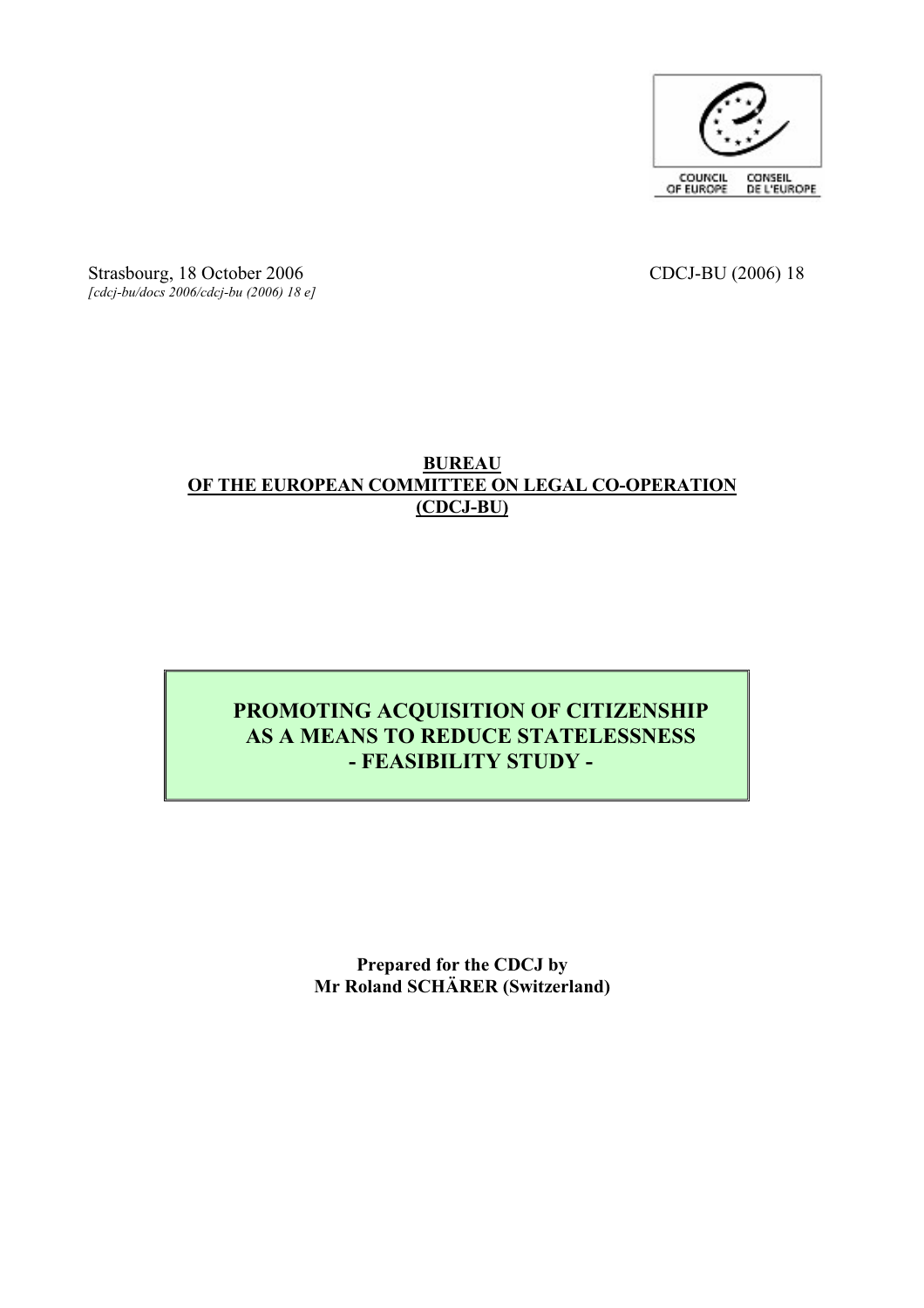# **Promoting acquisition of citizenship as a means to reduce statelessness -**<br>Feasibility Study

### **Table of Contents**

| <b>CHAPTER I: OBJECT AND SCOPE OF THE STUDY</b>                                                                                                                                                                                                                                                                                                                                                                                                                                                                                                                                                                                                                                                    | $\overline{\mathbf{4}}$                                                    |
|----------------------------------------------------------------------------------------------------------------------------------------------------------------------------------------------------------------------------------------------------------------------------------------------------------------------------------------------------------------------------------------------------------------------------------------------------------------------------------------------------------------------------------------------------------------------------------------------------------------------------------------------------------------------------------------------------|----------------------------------------------------------------------------|
| 1. The elimination of statelessness as permanent concern of the international community<br>2. Scope of the study<br>3. Basic approach of the study                                                                                                                                                                                                                                                                                                                                                                                                                                                                                                                                                 | $\overline{4}$<br>$\overline{4}$<br>$\overline{4}$                         |
| <b>CHAPTER II: REVIEW OF INTERNATIONAL INSTRUMENTS AND NATIONAL</b><br><b>LEGISLATION</b>                                                                                                                                                                                                                                                                                                                                                                                                                                                                                                                                                                                                          | 5                                                                          |
| A. Review of instruments of the Council of Europe dealing with statelessness                                                                                                                                                                                                                                                                                                                                                                                                                                                                                                                                                                                                                       | 5                                                                          |
| 4. General remarks concerning instruments of the Council of Europe<br>5. Provisions directly dealing with statelessness in the European Convention on Nationality<br>6. Other provisions relevant for statelessness in the European Convention on Nationality<br>7. The Recommendation on Statelessness<br>8. Principles of the recommendation on statelessness<br>9. Rules of the Recommendation on Statelessness<br>10. The Convention on Statelessness in relation to State Succession                                                                                                                                                                                                          | 5<br>5<br>$\frac{7}{7}$<br>$\overline{7}$<br>$\boldsymbol{7}$<br>8         |
| B. Review of other international instruments dealing with statelessness                                                                                                                                                                                                                                                                                                                                                                                                                                                                                                                                                                                                                            | 9                                                                          |
| 11. Main other international instruments<br>12. Specific provisions of other international instruments                                                                                                                                                                                                                                                                                                                                                                                                                                                                                                                                                                                             | 9<br>9                                                                     |
| C. Review of national legislation dealing with statelessness                                                                                                                                                                                                                                                                                                                                                                                                                                                                                                                                                                                                                                       | 10                                                                         |
| 13. Situations of statelessness referred to in international instruments<br>14. Statelessness in general<br>15. Stateless children of nationals<br>16. Foundlings<br>17. Stateless children born in the territory of a State<br>18. Stateless children not born in the territory of the State where they reside<br>19. Stateless adopted children<br>20. Stateless married women<br>21. Facilitated naturalisation of stateless persons<br>22. Definition of residence for naturalisation<br>23. Renunciation of nationality resulting in stateless<br>24. Loss of nationality for persons residing abroad resulting in statelessness<br>25. Deprivation of nationality resulting in statelessness | 10<br>10<br>10<br>11<br>11<br>11<br>12<br>12<br>12<br>12<br>13<br>13<br>13 |
| 26. Definition of statelessness<br>27. Final remark to the review of national legislation                                                                                                                                                                                                                                                                                                                                                                                                                                                                                                                                                                                                          | 13<br>14                                                                   |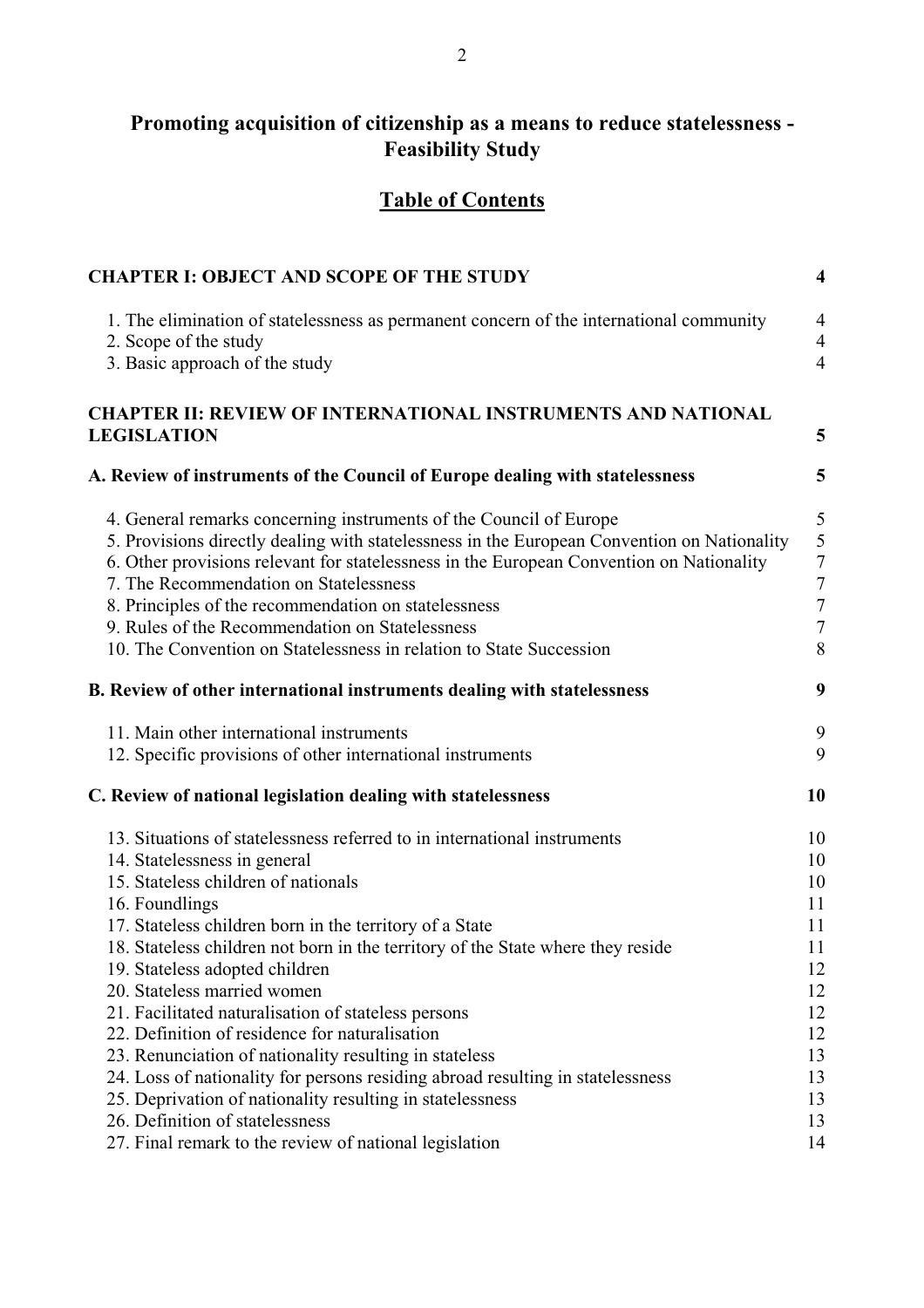### **CHAPTER III: GAPS IN COUNCIL OF EUROPE INSTRUMENTS AND NEED FOR HARMONIZATION <sup>15</sup>**

| 28. Preliminary remark                                                           | 15 |
|----------------------------------------------------------------------------------|----|
| 29. Statelessness in general                                                     | 15 |
| 30. Stateless children of nationals                                              | 15 |
| 31. Foundlings                                                                   | 15 |
| 32. Stateless children born on the territory of a State                          | 16 |
| 33. Stateless children not born on the territory of the State where they reside  | 16 |
| 34. Stateless adopted children                                                   | 16 |
| 35. Stateless married women                                                      | 17 |
| 36. Facilitated naturalisation of stateless persons                              | 17 |
| 37. Definition of residence for naturalisation                                   | 17 |
| 38. Renunciation of nationality resulting in stateless                           | 17 |
| 39. Loss of nationality for persons residing abroad resulting in statelessness   | 18 |
| 40. Deprivation of nationality resulting in statelessness                        | 18 |
| 41. Definition of statelessness                                                  | 18 |
| 42. Further need for harmonization                                               | 19 |
| <b>CHAPTER IV: CONCLUSIONS</b>                                                   | 21 |
| 43. Feasibility of a new international instrument on statelessness               | 21 |
| 44. Contents of a new binding instrument of the Council of Europe with regard to |    |
| statelessness                                                                    | 21 |
| 45. Recommendation                                                               | 22 |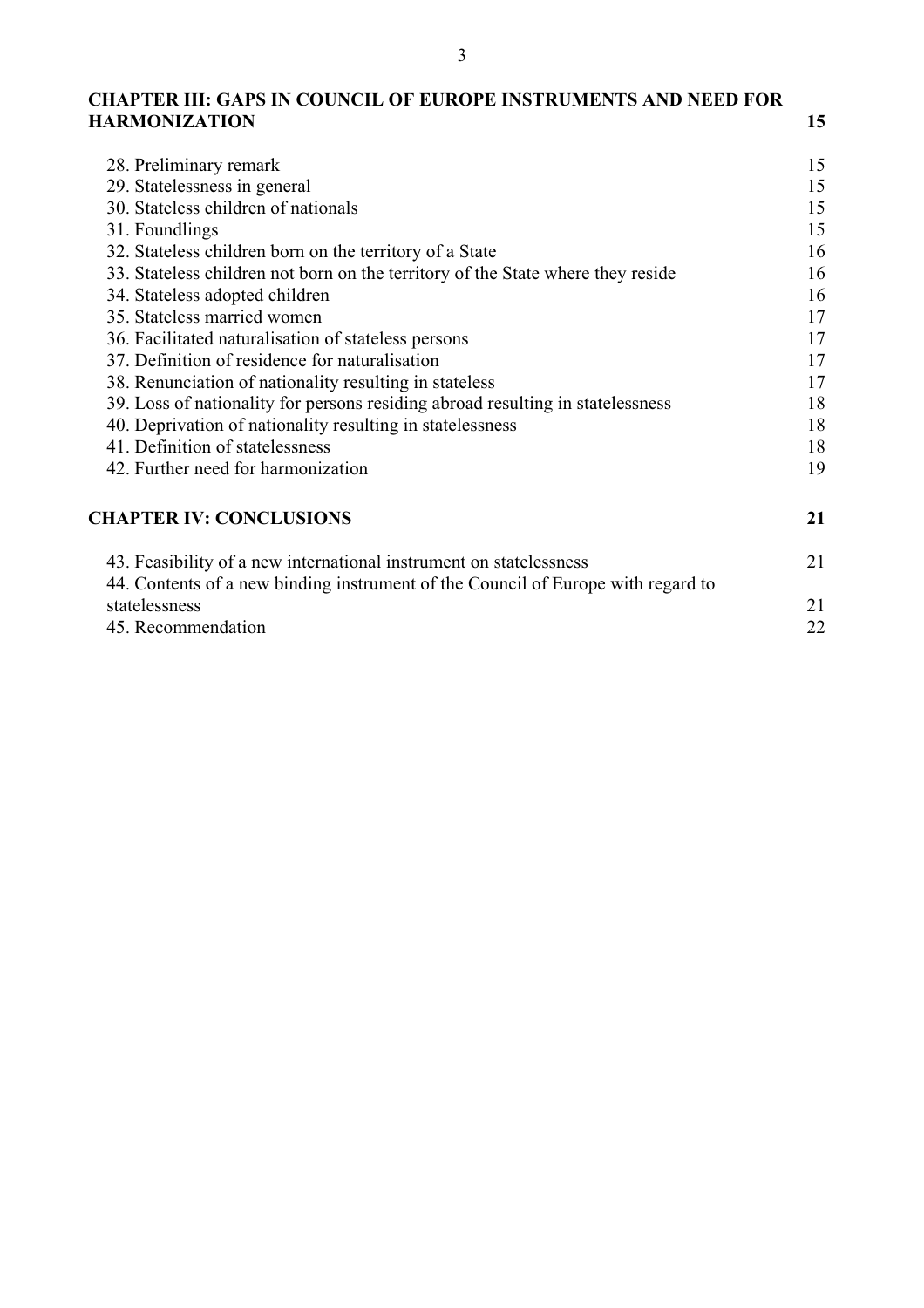#### **CHAPTER I: OBJECT AND SCOPE OF THE STUDY**

#### **1. The elimination of statelessness as permanent concern of the international community**

The right to a nationality (article 15 of the Universal Declaration of Human Rights) is the main human right in the field of nationality. Without a nationality, individuals cannot enjoy fundamental rights based on the possession of the nationality of the State of residence, nor enjoy the protection<br>that States grant their citizens who reside abroad. The situation of stateless persons may be<br>characterised in that they they have a right to return. If they are authorised to remain in a state, they cannot participate in the political process and often are restricted in their freedom of movement, do not have access to the rights and benefits guaranteed to nationals concerning employment, housing, health, education and social security. Despite constant efforts aimed at avoiding and reducing statelessness, huge numbers of stateless persons still exist in many states, including member states of the Council of Europe. The elimination of statelessness therefore remains the main concern of the international community in the field of nationality.

#### **2. Scope of the study**

The purpose of this paper is to study the feasibility of further action of the Council of Europe as regards promoting acquisition of citizenship as a means to reduce statelessness. The study aims at identifying issues wher in order to eliminate gaps in the existing international/ European legal regulation and to harmonise approaches in the Council of Europe member states. The study analyses the existing international and European legal stand

#### **3. Basic approach of the study**

The European Convention on Nationality is the most comprehensive international instrument in the field of nationality. Elaborated by the Council of Europe, adopted in 1997 and in force since 2000, it is a relatively recent Europe Recommendation on the Avoidance and the Reduction of Statelessness in 1999 and the Convention on the Avoidance and Reduction of Statelessness in Cases of State Succession in 2006.<br>This study will focus primarily on developments and analyse the relevant provisions on statelessness. It will then compare these results with existing legislation of member states of the Council of Europe, with other international instruments as well as the need for harmonization in relation to statelessness. Should the study conclude that there are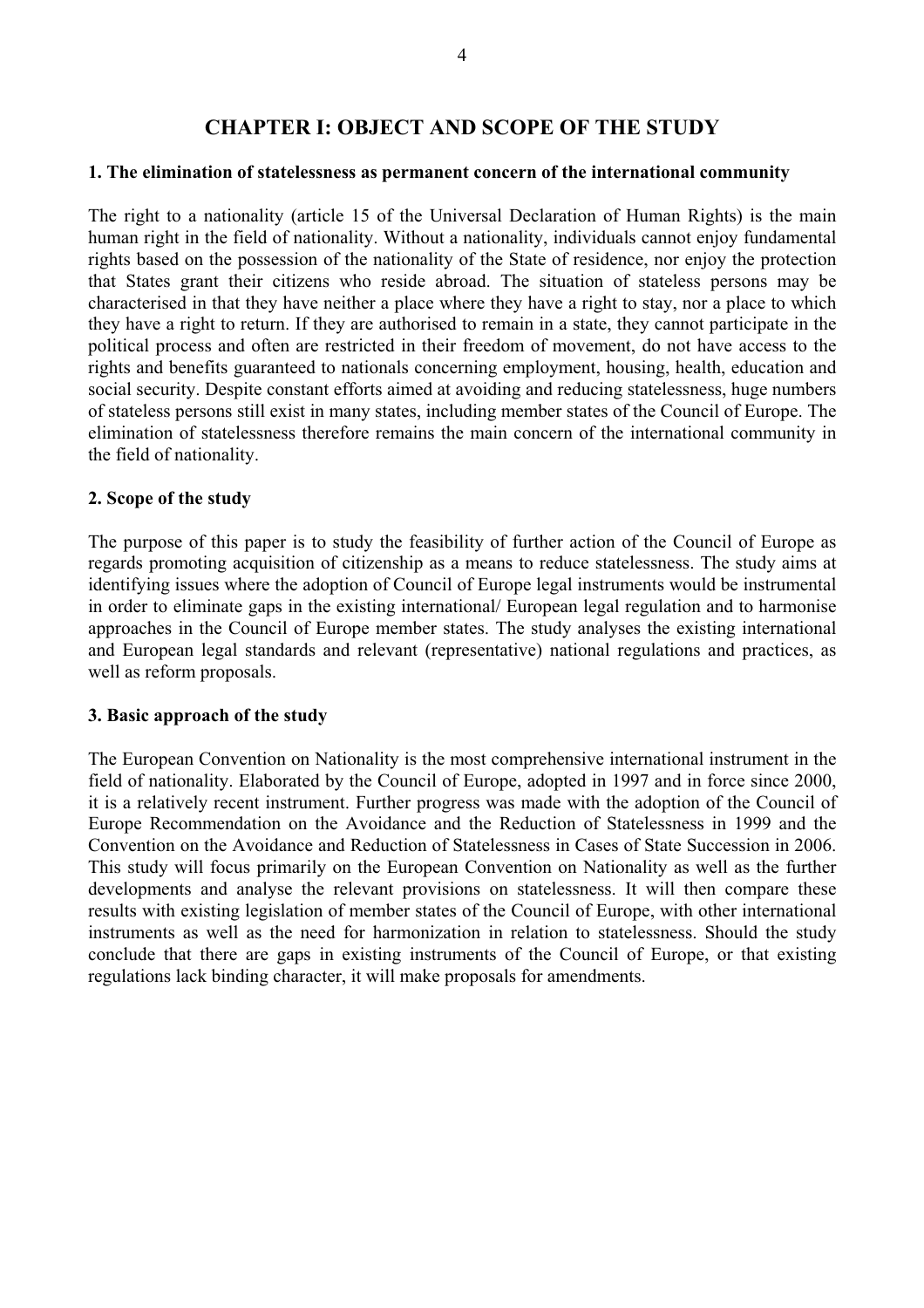## **CHAPTER II: REVIEW OF INTERNATIONAL INSTRUMENTS AND NATIONAL LEGISLATION**

#### **A. Review of instruments of the Council of Europe dealing with statelessness**

#### **4. General remarks concerning instruments of the Council of Europe**

The Council of Europe has dealt with issues relating to nationality for over forty years. During this period, the Committee of Ministers and the Parliamentary Assembly have adopted a number of conventions and recommendations with regard to nationality, from the 1963 Convention on the Reduction of Cases of Multiple Nationality and Military Obligations in Cases of Multiple Nationality to the 2006 Convention on the Avoidance of Statelessness in Relation to State Succession. They all contain provisions aiming at the avoidance and reduction of statelessness.<br>However, the provisions of the European Convention on Nationality, the Recommendation on<br>Statelessness and the Convention on t address all the issues of particular relevance with regard to statelessness. Thus, this study only considers these three instruments of the Council of Europe.

#### **5. Provisions directly dealing with statelessness in the European Convention on Nationality**

A number of provisions of the European Convention on Nationality are relevant with regard to statelessness. Some of them explicitly refer to statelessness or have a direct impact on the avoidance or creation of statelessness. Others mainly pursue different aims but may be of relevance in cases of statelessness. The following provisions of the European Convention make an explicit reference to statelessness or have a direct relevance in this area:

#### *Preamble:*

*Paragraph 3*: "Bearing in mind the numerous international instruments relating to ...statelessness"

*Paragraph 4*: "Desiring to...avoid, as far as possible, cases of statelessness"

#### *Chapter II - General principles relating to nationality*

*Article 4 - Principles*

"The rules on nationality...shall be based on the following principles:

a) everyone has the right to a nationality;

- b) stateless shall be avoided;
- c) no one shall be arbitrarily deprived of his or her nationality

d) neither marriage nor the dissolution of a marriage between a national of a State Party or an alien, nor the change of nationality by one of the spouses during marriage, shall automatically affect the nationality of the other spouse."

#### *Chapter III - Rules related to nationality*

*Article 6 - Acquisition of nationality*

*Paragraph 1*: "Each State Party shall provide in its internal law for its nationality to be acquired *ex lege* by the following persons: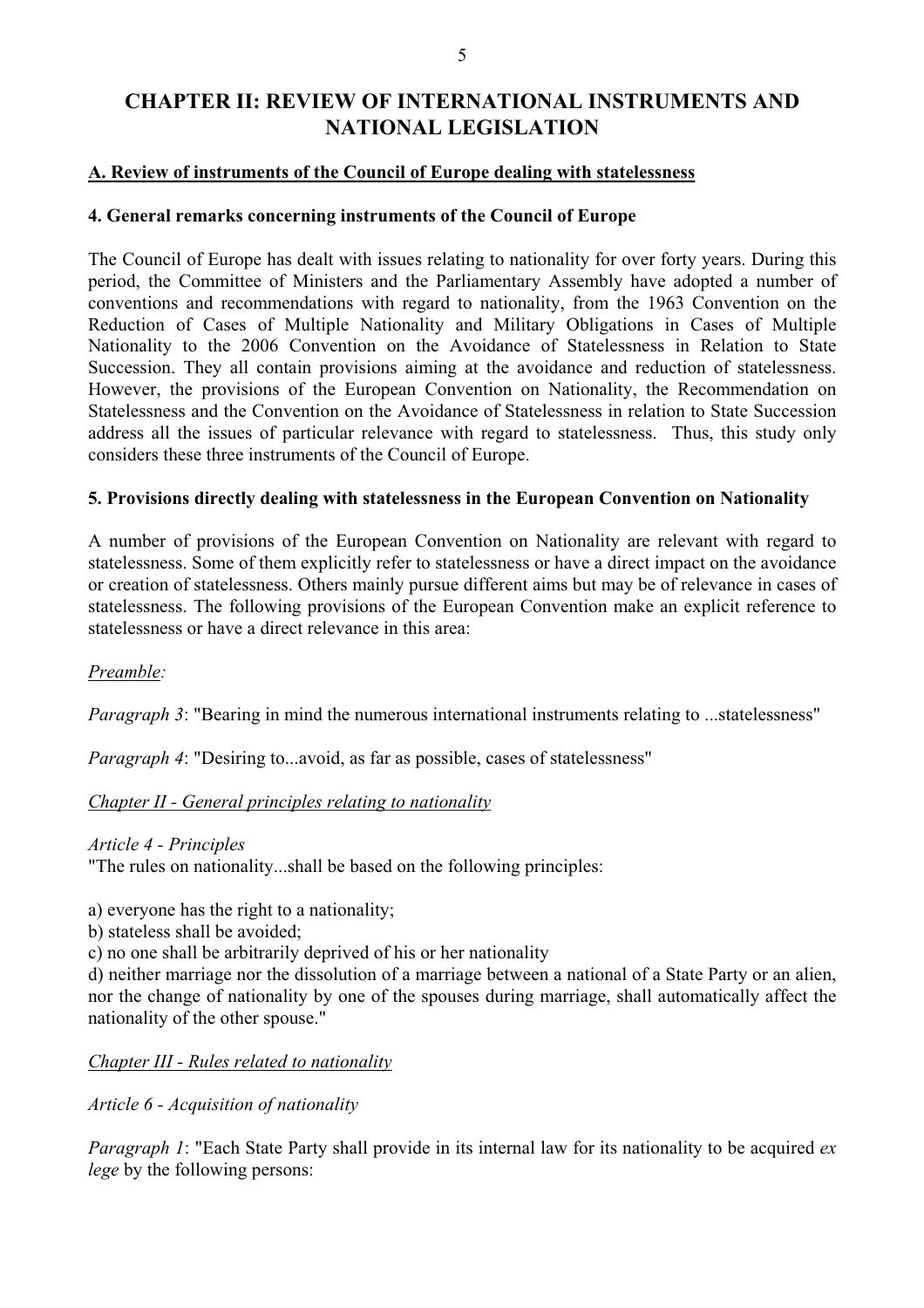a) children one of whose parents possesses, at the time of the birth of these children, the nationality of that State Party, subject to any exceptions which may be provided for by its internal law as regards children born abroad..."

b) foundlings found in its territory who would otherwise be stateless."

*Paragraph 2*: "Each State Party shall provide in its internal law for its nationality to be acquired by children born on its territory who do not acquire at birth another nationality. Such nationality shall be granted:

a) at birth *ex lege*; or

b) subsequently, to children who remained stateless, upon an application... Such an application may be made subject to the lawful and habitual residence on its territory for a period not exceeding five years... ".

*Paragraph 3:* "Each State Party shall facilitate in its internal law the acquisition of its nationality for...: g) stateless persons...lawfully and habitually resident on its territory".

#### *Article 7 - Loss of nationality ex lege or at the initiative of a State Party*

*Paragraph 1*: "A State Party may not provide in its internal law for the loss of its nationality *ex lege* or at the initiative of the State Party except in the following cases:..

b) acquisition of the nationality of the State Party by means of fraudulent conduct, false information or concealment of any relevant fact attributable to the applicant;

c) voluntary service in a foreign military force;

d) conduct seriously prejudicial to the vital interests of the State Party;

e) lack of a genuine link between the State Party and a national habitually residing abroad;

f) where it is established during the minority of a child that the preconditions laid down by internal law which led to the *ex lege* acquisition of the nationality of the State Party are no longer fulfilled; g) adoption of a child if the child acquires or possesses the foreign nationality of one or both of the adopting parents".

*Paragraph 2*: " A State Party may provide for the loss of its nationality by children whose parents lose that nationality except in cases covered by subparagraphs c and d of paragraph 1..."

*Paragraph 3*: "A State Party may not provide in its internal law for the loss of its nationality under paragraphs 1 and 2 of this article if the person concerned should thereby become stateless, with the exception of the cases mentioned in paragraph 1, sub-paragraph b, of this article".

#### *Article 8 - Loss of nationality at the initiative of the individual*

*Paragraph 1*: "Each State Party shall permit the renunciation of its nationality provided the persons concerned do not thereby become stateless".

*Chapter VI - State succession and nationality*

#### *Article 18 - Principles*

*Paragraph 1*: In matters of nationality in cases of State succession, each State Party concerned shall respect the principles ... of this Convention, in particular in order to avoid statelessness".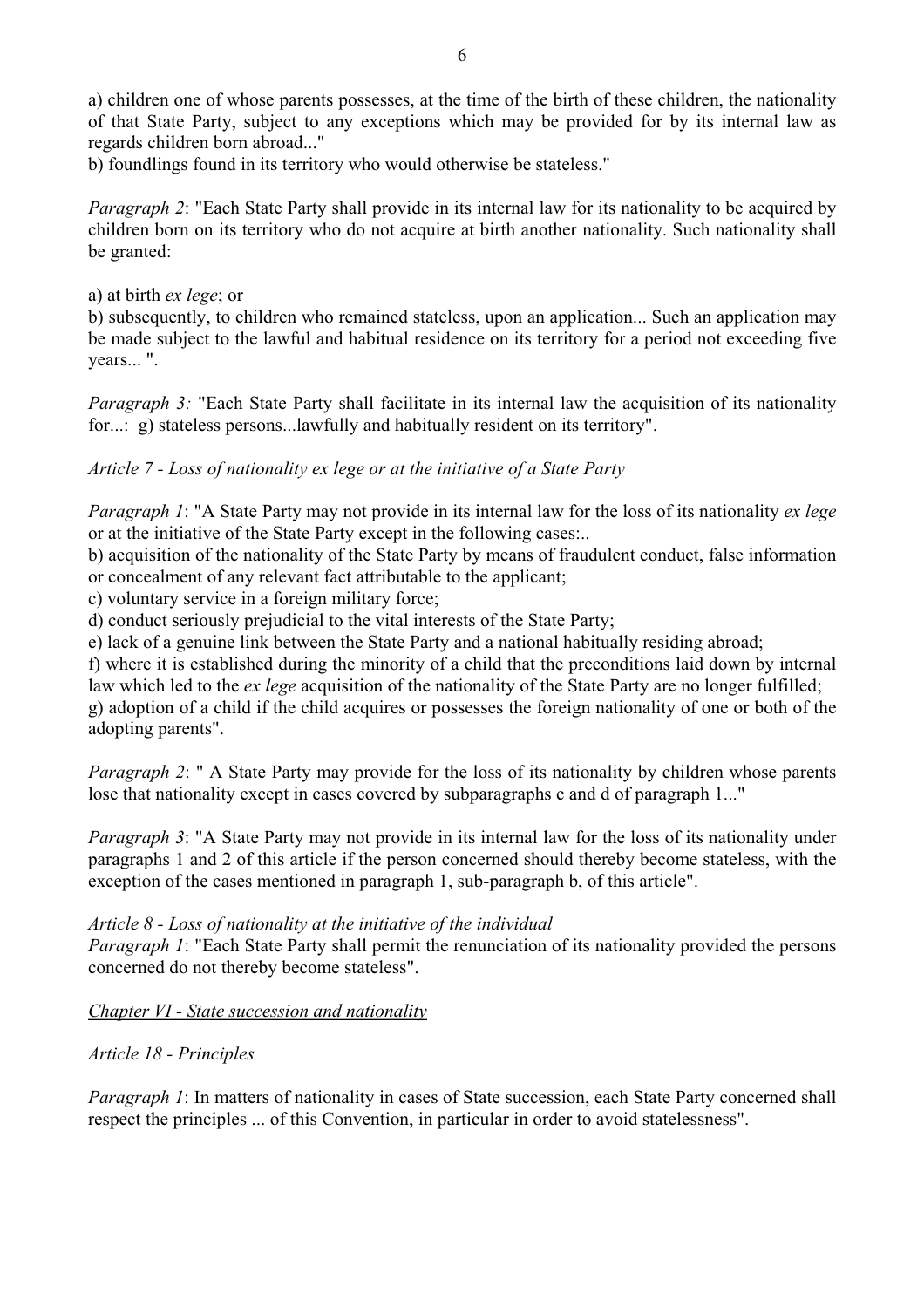#### **6. Other provisions relevant for statelessness in the European Convention on Nationality**

As outlined at the beginning of the previous paragraph, provisions of the Convention mainly pursuing other aims than the prevention of statelessness may nevertheless be relevant with regard to statelessness. All the rules on naturalisation (article 6 paragraph 3), facilitated naturalisation for spouses, children, adopted children, and second-generation migrants (article 6 paragraph 4) or on reintegration (article 9) also apply to stateless persons and thus contribute to the reduction of statelessness. The same applies to the non-discrimination clause (article 5), the procedural provisions (articles  $10 - 13$ ), co-operation between States Parties (article 23) and exchange of information (article 24). This study, however, will only focus on the provisions of the Convention directly dealing with sta

#### **7. The Recommendation on Statelessness**

The Council of Europe prepared the Recommendation on the Avoidance and the Reduction of Statelessness in 1999, further to the adoption in 1997 of the European Convention on Nationality. Many of the provisions of the Convention are very general and give States great latitude with regard to its implementation. The Recommendation aims at facilitating the application of the Convention by formulating specific guidelines and more detailed rules. Thus, the Recommendation further develops the Convention with regard to statelessness and has a great importance in the context of this study.

#### **8. Principles of the recommendation on statelessness**

The Recommendation at first repeats the principles on statelessness of the European Convention on Nationality. With regard to facilitating the acquisition of nationality by stateless persons, it goes somewhat further than adds the following principle: "In the application and interpretation of national legislation, account should be taken of the consequences of the relevant corresponding provisions of the legislation and the practice of other States concerned, in order to avoid statelessness" (paragraph I, f).

#### **9. Rules of the Recommendation on Statelessness**

The Recommendation asks States to respect the following rules:

#### *A. Avoiding and reducing statelessness at birth*

a. Each State should provide for its nationality to be acquired *ex lege* by children one of whose parents possesses, at the time of birth of these children, its nationality.

Exceptions made with regard to children born abroad should not lead to situations of statelessness.<br>b. Each State should ensure that its legislation provides for the acquisition of its nationality by children born on its t

#### *B. Facilitating the acquisition of nationality by stateless persons*

Each State should facilitate the acquisition of its nationality by stateless persons lawfully and habitually resident on its territory and, in particular, each State should:

a. reduce the required period of residence in relation to the normal period of residence required;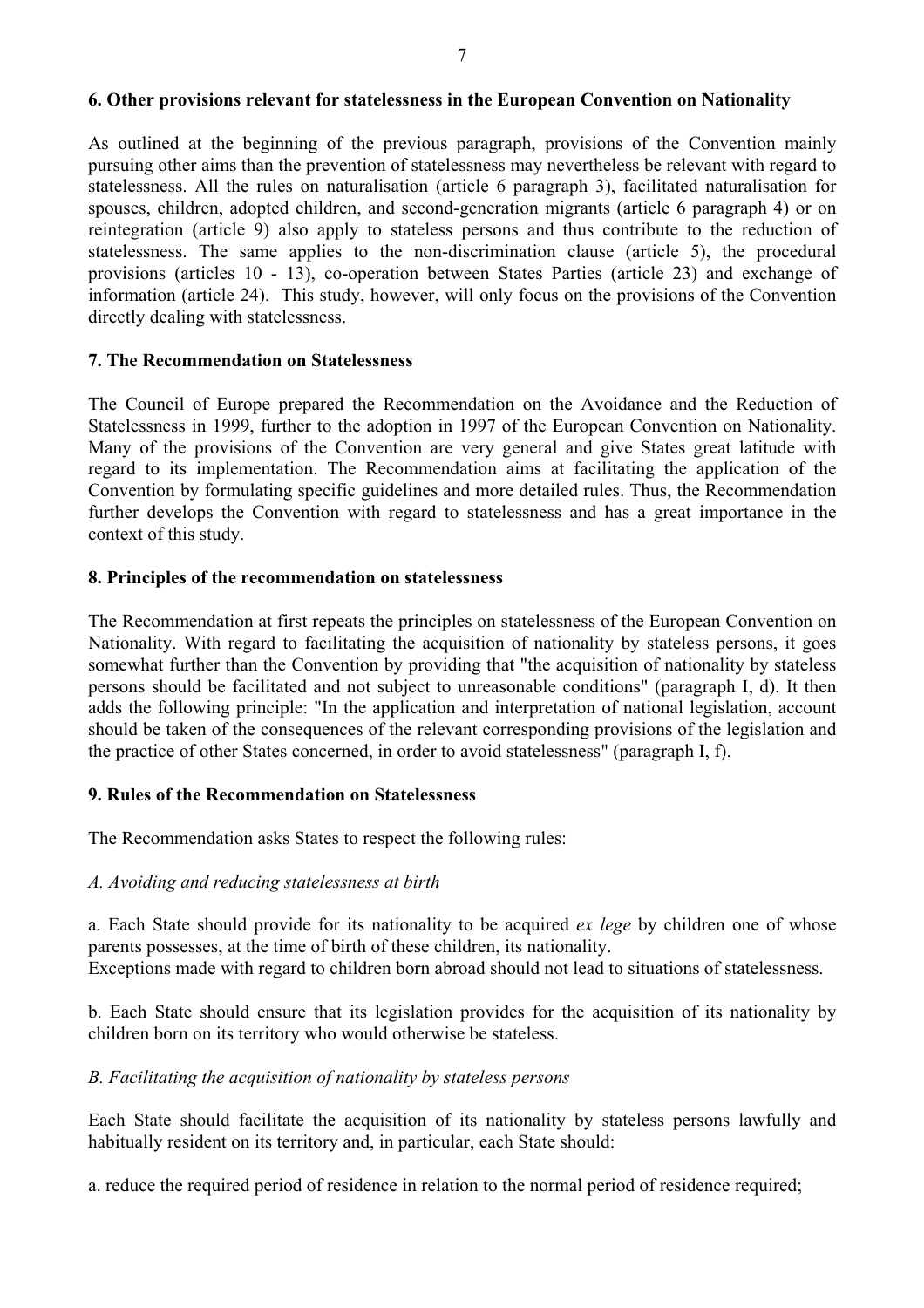b. not require more than an adequate knowledge of one of its official languages, whenever this is provided for by the internal law of the State;

c. ensure that procedures be easily accessible, not subject to undue delay and available on payment of reduced fees;

d. ensure that offences, when they are relevant for the decision concerning the acquisition of nationality, do not unreasonably prevent stateless persons seeking the nationality of the State.

#### *Avoiding statelessness as a consequence of loss of nationality*

a. Each State should ensure that the renunciation of its nationality will not take place without the possession, actual acquisition or guarantee of acquisition of another nationality. When another nationality is not acquired or possessed, States should provide that the renunciation is without

effect.<br>b. When a State requires persons to lose their previous nationality in order to acquire its nationality,<br>this State should grant its nationality, even if the previous one is not immediately lost. The States<br>concern

c. In order to avoid, as far as possible, situations of statelessness, a State should not necessarily deprive of its nationality persons who have acquired its nationality by fraudulent conduct, false<br>information or concealment of any relevant fact. To this effect, the gravity of the facts, as well as<br>other relevant circums concerned, should be taken into account.

#### **10. The Convention on Statelessness in relation to State Succession**

In 2006 the Council of Europe adopted a comprehensive new Convention on the Avoidance of Statelessness in Relation to State Succession. This Convention contains definitions, principles and rules on the specific responsibility of the predecessor and the successor States, procedural guarantees and rules useful for the implementation of its principles. As the new Convention has taken care of situations of stateless in relation to State succession, there is no need for this study to continue dealing with statelessness and State succession, at least in so far as situations covered by the new Convention are concerned. This Convention, however, contains some rules not mentioned in the other instruments o

#### *Article 1 - Definitions*

"c. "Statelessness" means the situation where a person is not considered as a national by any State under the operation of its internal law";

d. "Habitual residence" means a stable factual residence."

#### *Article 8 - Rules of proof*

"1. A successor State shall not insist on its standard requirements of proof necessary for the granting of its nationality in the case of persons who have or would become stateless as a result of State succession and where it is not reasonable for such persons to meet the standard requirements."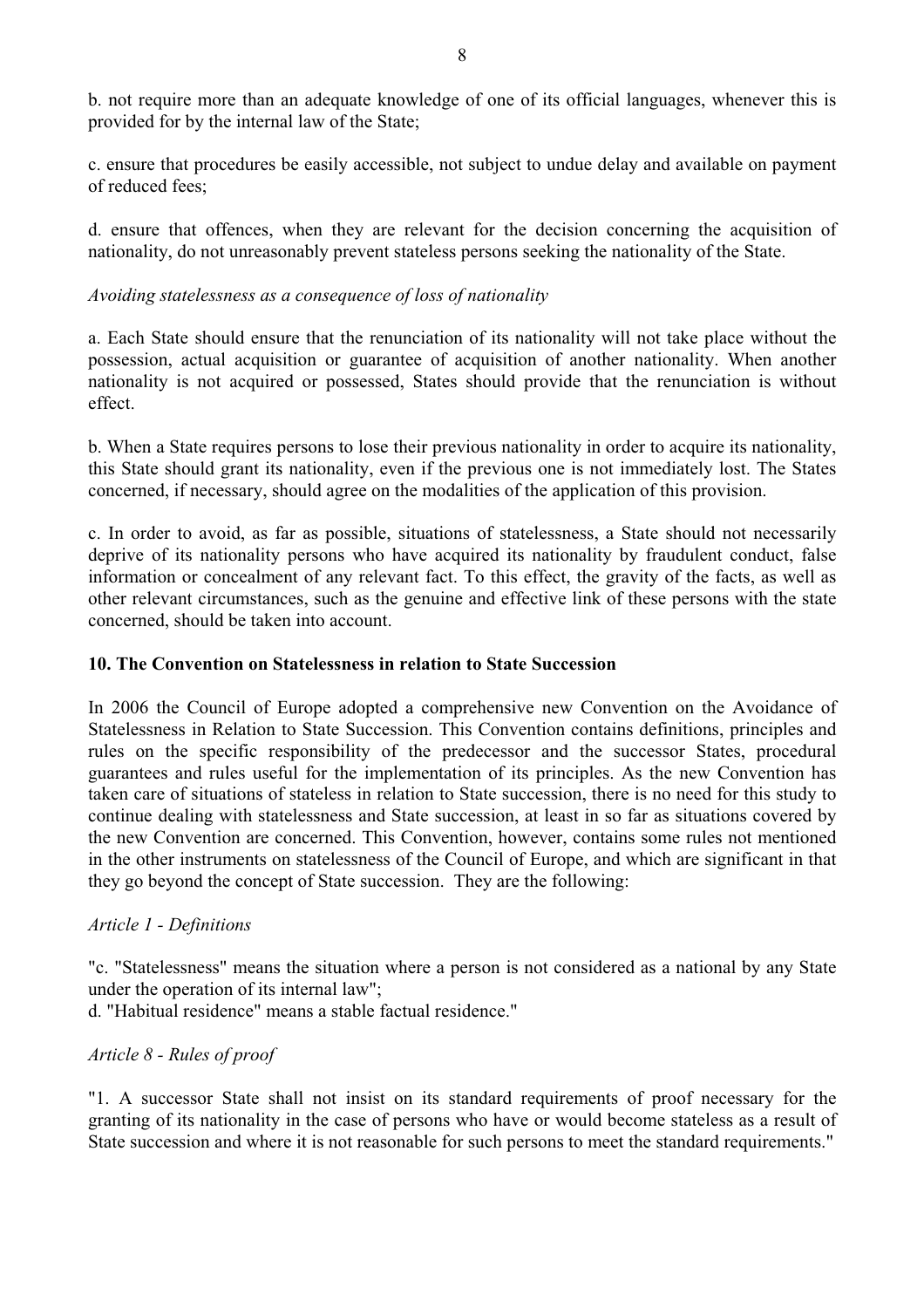#### **B. Review of other international instruments dealing with statelessness**

#### **11. Other key international instruments**

The other key international instruments dealing with statelessness are the following:

- the 1930 Hague Protocol Relating to Certain Cases of Statelessness;
- the 1948 Universal Declaration of Human Rights
- the 1954 United Nations Convention Relating to the Status of Stateless Persons;
- the 1957 United Nations Convention on the Status of married women:
- the 1961 United Nations Convention on the Reduction of Statelessness:
- the 1966 International Covenant on Civil and Political Rights;
- the 1966 International Convention on the Elimination of All Forms of Racial Discrimination;
- the 1967 European Convention on the Adoption of Children;
- the 1973 Convention to reduce the number of cases of statelessness of the International Commission on Civil Status;
- the 1979 Convention on the Elimination of All Forms of Discrimination against Women;
- 

• the 1989 United Convention on the Rights of the Child.<br>The instruments of the Council of Europe with regard to statelessness have taken account of these<br>other international instruments, in particular the 1961 United Nati

#### **12. Specific provisions of other international instruments**

However, the following provisions of other international instruments are not or only partially reflected in the instruments of the Council of Europe:

*Convention relating to the Status of Stateless Persons:*

*Article 1:* "For the purpose of this Convention, the term "stateless person" means a person who is not considered as a national by any State under the operation of its law."

*Article 32*: "States shall as far as possible facilitate the naturalisation...of stateless persons. They shall in particular make every effort to expedite naturalisation proceedings and to reduce as far as possible the charges and costs of such proceedings.

*Final act*: States shall "...consider sympathetically..." to accord to *de facto* stateless persons "...the same treatment the convention accords to stateless persons".

*Convention on the Reduction of Statelessness*

*Final act*: "...Persons who are stateless *de facto* should as far as possible be treated as stateless *de jure* to enable them to acquire an effective nationality".

*International Covenant on Civil and Political Rights*

*Article 24* 2." Every child shall be registered immediately after birth".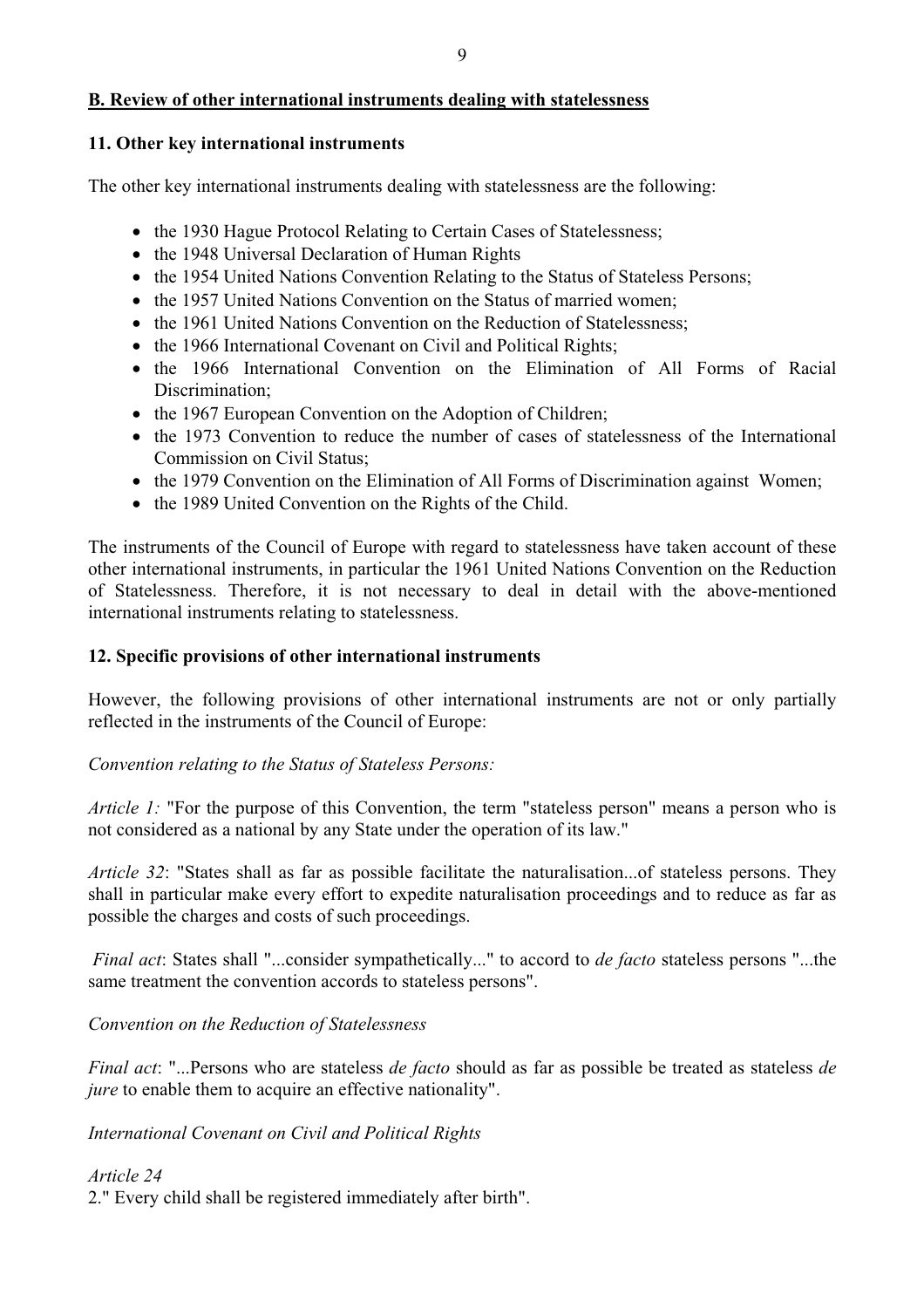#### 3. "Every child has the right to acquire a nationality".

#### *Convention on the Rights of the Child*

*Article 7*

1. "The child shall be registered immediately after birth and shall have...the right to acquire a nationality".

# **C. Review of national legislation dealing with statelessness 13. Situations of statelessness referred to in international instruments**

It follows from the above that the instruments of the Council of Europe and other international instruments refer to the following persons or situations relevant for statelessness:

- statelessness in general;
- stateless children of nationals;
- foundlings;
- stateless children born in the territory of a State;
- stateless children not born in the territory of the State where they reside;
- stateless adopted children:
- stateless married women:
- facilitated naturalisation of stateless persons;
- definition of residence for naturalisation;
- renunciation of nationality resulting in statelessness;
- loss of nationality for persons residing abroad resulting in statelessness;
- deprivation of nationality resulting in statelessness;
- definition of statelessness and proof of statelessness.

The national legislation of member states of the Council of Europe will now be analysed with regard to the above-mentioned situations of statelessness.

#### **14. Statelessness in general**

Some member states of the Council of Europe provide that their legislation on citizenship shall be Some member states of the Council of Europe provide that their legislation on citizenship shall be based on the avoidance of statelessness (Moldova; Ukraine). Others provide that a child's citizenship shall not be terminated if such a termination will result in his/her statelessness (Russian Federation) or that the provisions of the nationality law must not be applied if, consequently, a person were to becom

#### **15. Stateless children of nationals**

Children born on the territory of a member state of the Council of Europe whose father or mother possess its nationality always acquire the nationality of their father or mother at birth. Children born<br>abroad normally acquire through descent the nationality of their father or mother. This is at least the<br>case if they that permits the establishment of statelessness for children born abroad whose parents and grandparents are British citizens by descent only. Statelessness might, however, be avoided by the general possibility of discretionary registration of minors as British citizens.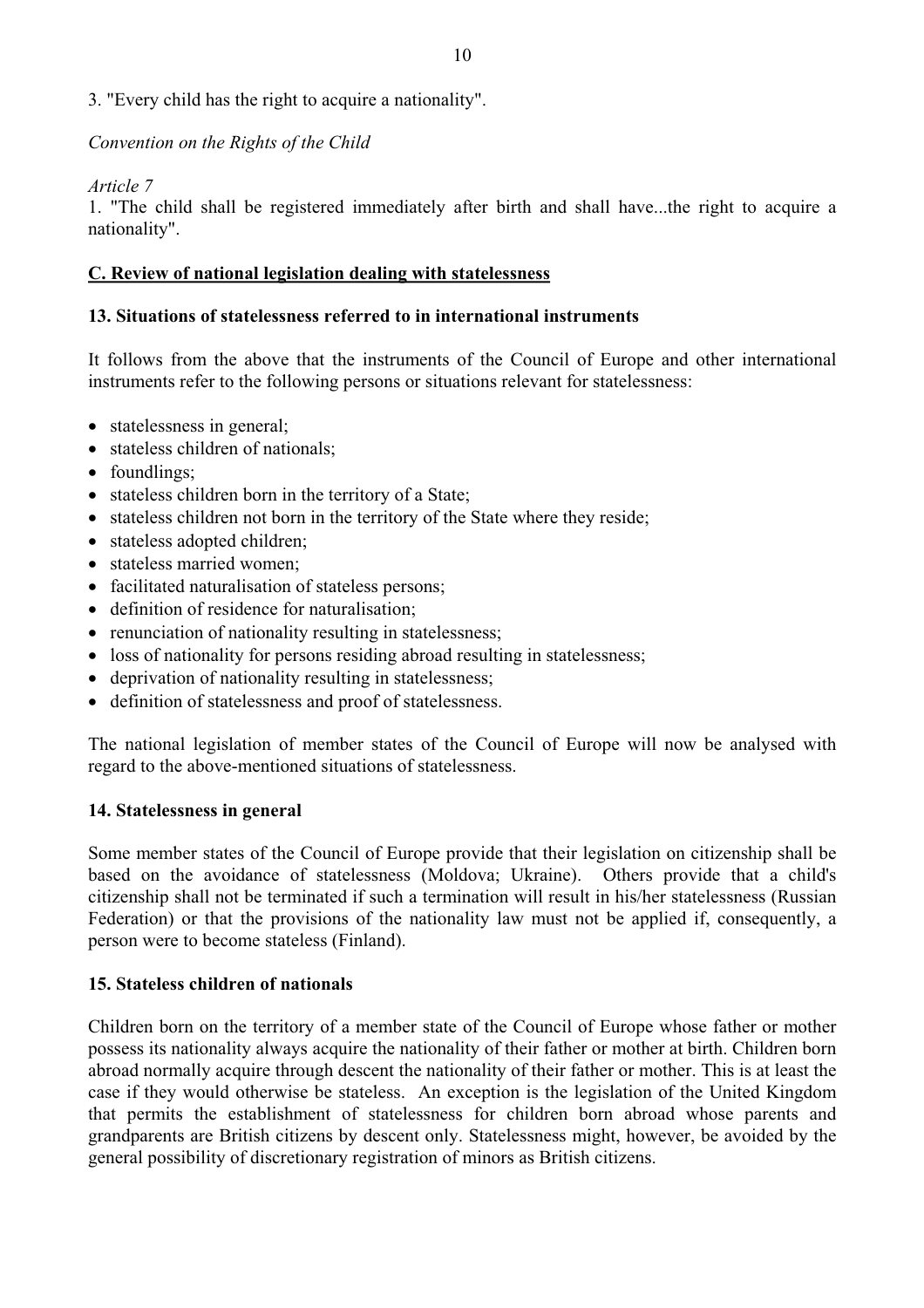#### **16. Foundlings**

There is a presumption that foundlings are children who are born on the territory of the State in which they were found of parents possessing the nationality of that State. All member states of the Council of Europe would grant them their nationality.

#### **17. Stateless children born on the territory of a State**

#### *Acquisition of nationality at birth*

According to the legislation of many member states of the Council of Europe, children born on their territory acquire their nationality at birth if they would otherwise be stateless (Belgium, Bosnia and Herzegovina, Bulgar

#### *Acquisition of nationality at birth in case of residence of the parents on the territory of the State*

Some States provide for the acquisition of their citizenship for stateless children born in their territory only if the parents have a specifically qualified residence in their territory at the time of birth of the child. The residence required must be either lawful residence (Ukraine) or permanent residence (Czech Republic, Sweden and Latvia).

#### *Acquisition of nationality after a certain period of residence on the territory of the State*

Some States permit children born stateless on their territory to acquire their nationality if they have resided there for a defined period after birth and have their domicile or permanent residence in that State when they

#### *Acquisition of citizenship after birth with additional conditions*

One State grants nationality to children who were born stateless on its territory only when they have reached the age of 18 years. Further conditions are that the child has not been sentenced for specified crimes, nor sentenced to imprisonment for five or more years (Austria).

#### *Loss of nationality if the child acquires another nationality*

Some of the above-mentioned States provide for the loss of their nationality if the child acquires, before reaching a certain age, another nationality, in particular the nationality of one of the parents. The acquisition of the nationality of the State of birth is thus provisional up to a certain age. For example this age is five years (Finland), fourteen years (Bosnia and Herzegovina, Croatia) or 18 years (Belgium and France).

#### **18. Stateless children not born on the territory of the State where they reside**

In a great number of States, according to the traditional attitude with regard to naturalisation, reaching the age of majority is a condition for the acquisition of nationality through naturalisation.<br>Thus, children cannot reached the age of majority. This even applies to children who are stateless because they could not acquire the nationality of their State of residence at birth.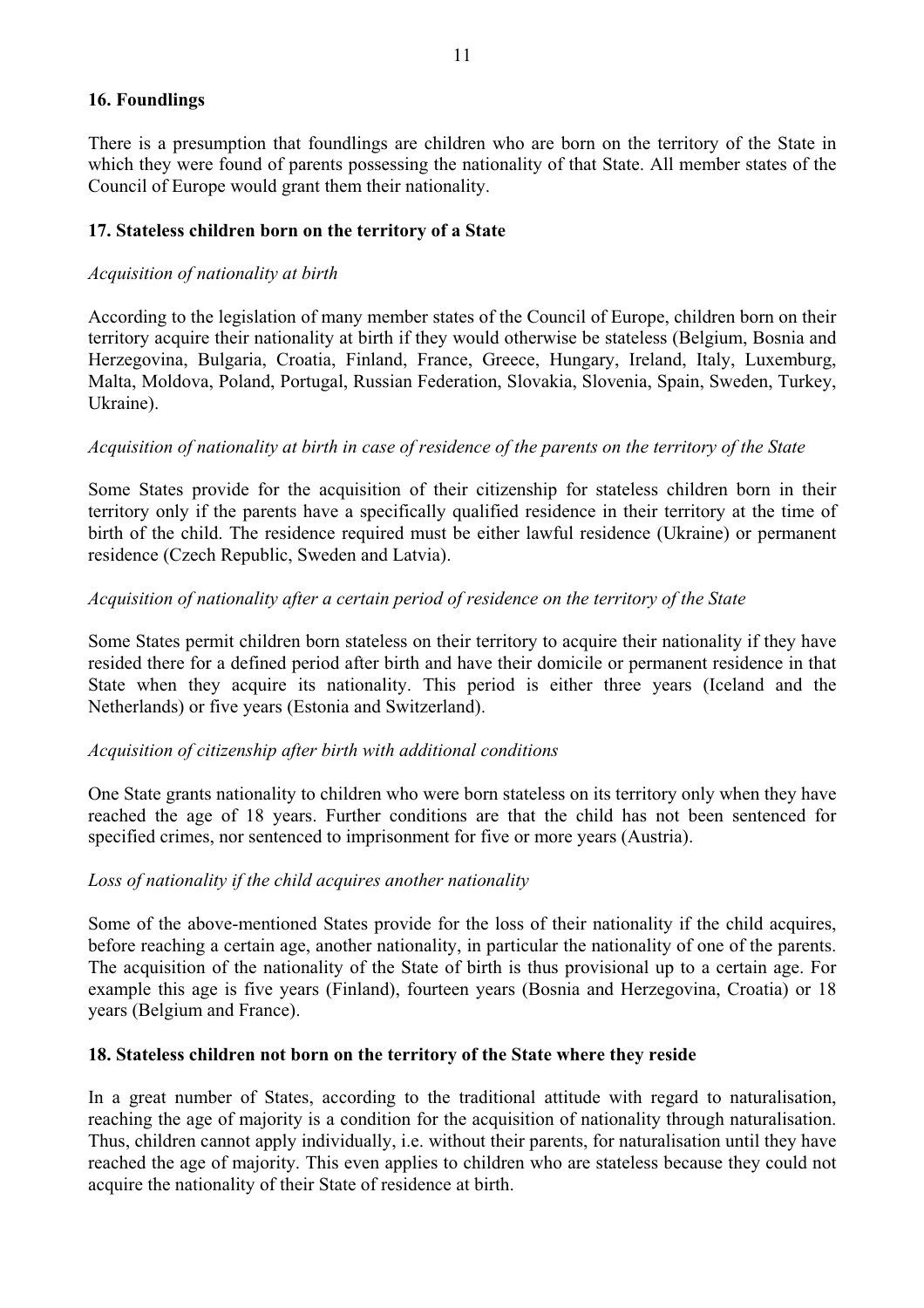In some States, however, children - including stateless children - can already apply for naturalisation before the age of majority (Belgium, France, Hungary, Latvia, Norway, Poland, Slovakia, Spain, Sweden, Switzerland, United Kingdom).

#### **19. Stateless adopted children**

The legislation of all member states of the Council of Europe provides for the acquisition of their nationality if a foreign child is adopted by a national. Loss of nationality through adoption by a foreigner only occurs i

However, if an adoption of a foreign child by nationals is annulled, some States explicitly provide for the loss of their nationality without making exceptions for children who would become stateless (Latvia, Moldova, and Romania). The loss of nationality in such a situation may be limited to children living abroad (Moldova and Romania). On the contrary, other States explicitly exclude the loss of nationality in case of annulment of an adoption if the child would otherwise become stateless (Russian Federation) or do not permit any loss of nationality at all in case of annulment of an adoption (United Kingdom).

#### **20. Stateless married women**

As equality between men and women in the field of nationality is achieved, married women do not become stateless in application of the legislation of member states of the Council of Europe.

#### **21. Facilitated naturalisation of stateless persons**

Many member states of the Council of Europe provide for a facilitated naturalisation for stateless persons by reducing the normal residency period for naturalisation. In some States, the residency period is reduced from five to three years (Belgium, Bulgaria, the Netherlands), from six to four years (Finland), from eight to five years (Hungary), from ten to five years (Italy), from ten to eight

years (Moldova) or from five to four years (Sweden).<br>Other States simplify the procedure for the acquisition of their nationality (Poland) or their<br>legislation contains a general provision encouraging the acquisition of na

The legislation of a number of States provides for a short period of residence as a requirement for naturalisation, four years (Ireland) or five years (Croatia, Czech Republic, France, Iceland, Latvia, Luxemburg, Poland, Russia, Slovakia, Spain, Turkey, Ukraine, United Kingdom). Some of these States may consider that the further reduction for stateless persons is not justified.

#### **22. Definition of residence for naturalisation**

The definition of "residence" may have an impact on the possibility of stateless persons to acquire a nationality. Therefore, the following comparison might be useful. Many member states of the Council of Europe require a certain number of years of residence in the

State as a condition for naturalisation without further qualifying the term of residence (Spain, Cyprus, France, Greece, Hungary, Iceland, Ireland, Malta, Norway, Poland, Portugal, Romania, Spain). Others add that residence means principal residence (Austria, Belgium, Netherlands) or that residence must be legal (Croatia, Italy, Moldova, Switzerland, Turkey, Ukraine).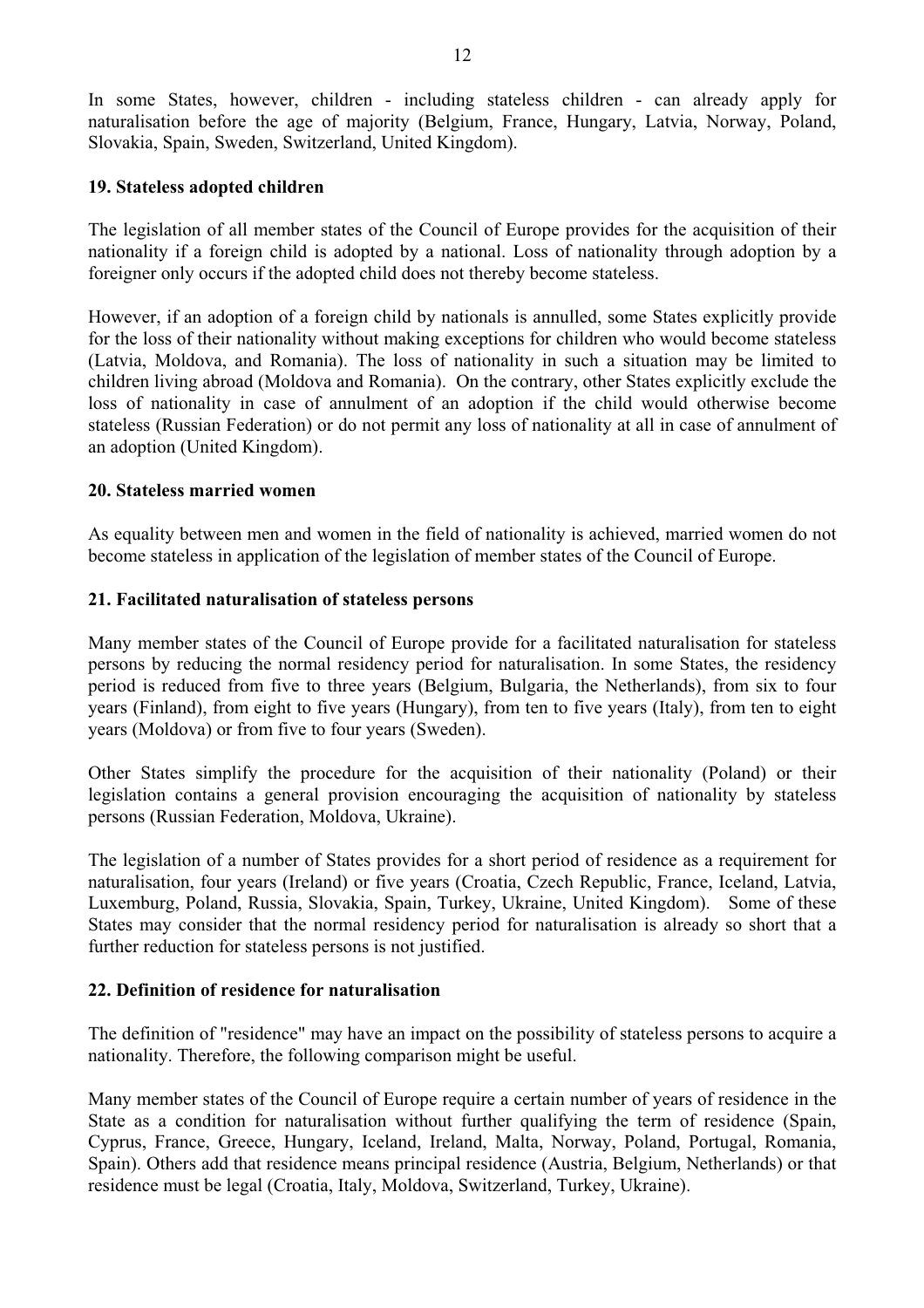A number of States specify that residence in the sense of the naturalisation provisions means permanent residence (Bosnia and Herzegovina, Bulgaria, Czech Republic, Denmark, Estonia,

Germany, Latvia, Lithuania, Russian Federation, Slovakia, Slovenia). Some States apply a differentiated notion of residence by providing that residence necessary for naturalisation must be legal during an initial period, but permanent when a person applies for naturalisation (Finland, Luxemburg, Sweden, United Kingdom).

#### **23. Renunciation of nationality resulting in stateless**

Statelessness can be created when a State applying the principal of single nationality requires that an applicant for naturalisation first renounces his/her previous nationality and then refuses to grant him/her its nationality. More precisely, statelessness results from the release or the renunciation of a previous nationality by the State of origin without a subsequent acquisition of another nationality. Some States explicitly avoid statelessness in such cases by providing that the release or the renunciation of their nationality in order to acquire another nationality is invalid if the person concerned does not acquire another nationality within a certain period, which might be a year (Croatia, Germany, Slovenia) or longer (Sweden).

#### **24. Loss of nationality for persons residing abroad resulting in statelessness**

A certain number of member states of the Council of Europe provide for the loss of their nationality if persons reside abroad for a certain period. In some States, loss of nationality occurs for persons born abroad who do not declare, after having reached the age of majority, that they want to retain their nationality (Belgium, Denmark, Iceland, Sweden, Switzerland). They lose their previous nationality only if they possess another nationality.

Other States permit the loss of their nationality for persons residing abroad after a shorter period (seven years) if they do not register at a Consulate, and even if these persons would thereby become

stateless (Cyprus, Malta, also Ireland, limited, however, to naturalised persons). Some States explicitly provide that residence abroad does not affect the nationality of their citizens (Russian Federation, Ukraine).

#### **25. Deprivation of nationality resulting in statelessness**

In a great majority of member states of the Council of Europe, deprivation of nationality resulting<br>in statelessness is not authorised or only in case of fraudulent acquisition of their nationality.<br>In other States, howeve

or military service of another State, performing activities on behalf of another State or disloyalty (Austria, Cyprus, Greece, Italy, Latvia, Lithuania, Malta, Romania, Turkey). In some States, deprivation, which might result in statelessness, is limited to naturalised persons (Estonia, Ireland, Luxembourg).

#### **26. Definition of statelessness**

The legislation of a great majority of member states of the Council of Europe is based on the definition of statelessness of the 1954 Convention on the Status of Stateless Persons, according to which a person "who is not considered as a national by any State under the operation of its law" (article 1) is stateless.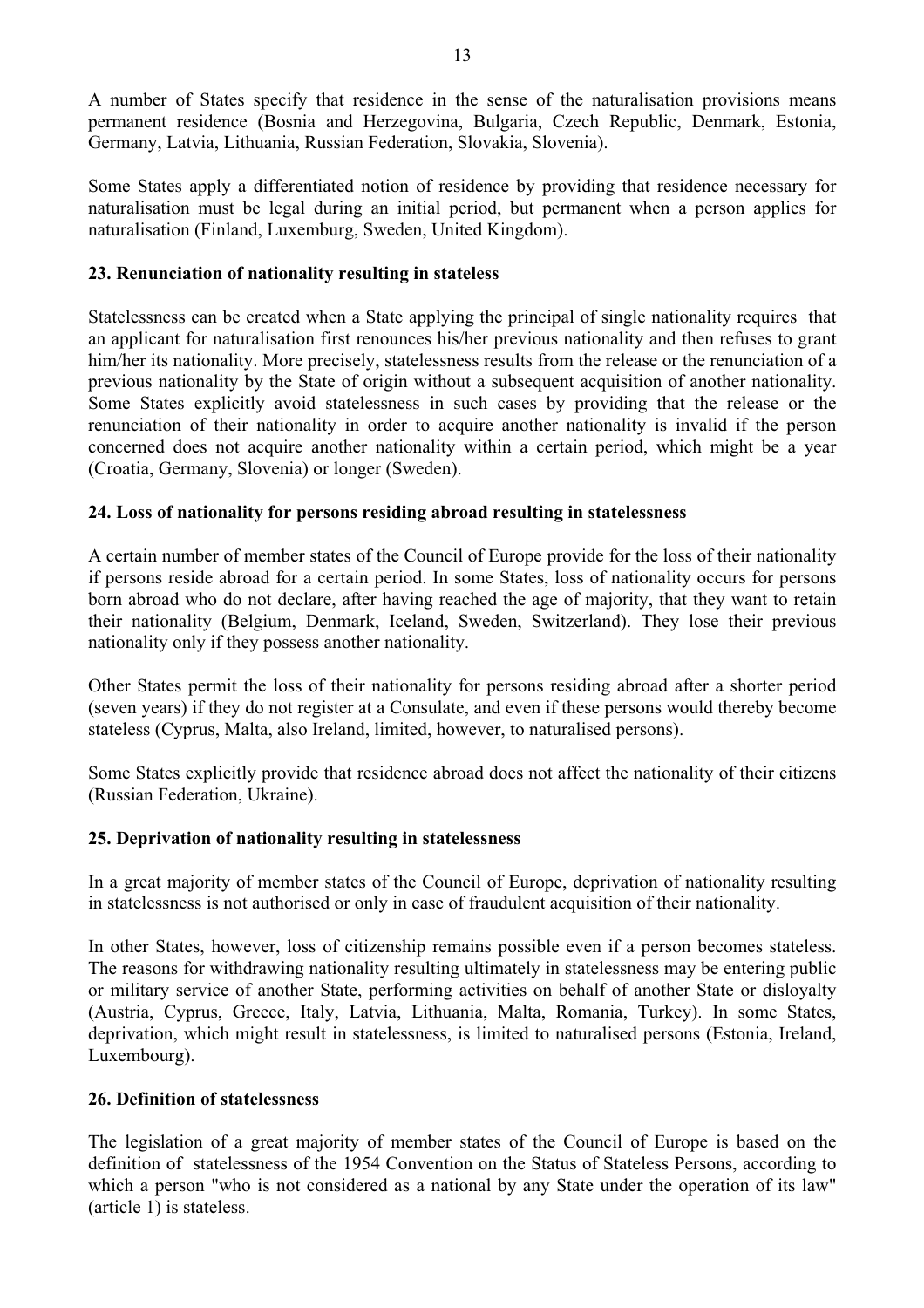Some States have a slightly wider definition of statelessness and also grant nationality to children<br>born on their territory whose nationality cannot be determined (Austria), who have no proof of<br>possessing the nationality

are entitled to the nationality of any other State (Ireland) or if they possess a secondary right to acquire the nationality of any other State (Finland). Finland does not apply the usual provisions on statelessness to vol

Some States provide for the loss of their nationality if a child who has acquired at birth their nationality later acquires another nationality. This might be any other nationality (Belgium) or be limited to the nationality of one of the parents (France, Bosnia and Herzegovina). The child loses<br>the nationality of birth only if he or she acquires the new nationality before reaching a certain age:<br>five years (Finland) (Belgium, France).

#### **27. Final remarks in the review of national legislation**

The legislation of many member states of the Council of Europe does not generate statelessness. Every State, however, is confronted with situations of statelessness created by other States, including non-member states of the Council of Europe, when they concern persons residing in its territory. Even if marriage, for example, does no longer render women stateless according to the legislation of European States, other States still accept statelessness in case of marriage. It is therefore up to the European State of residence to continue addressing this problem if necessary.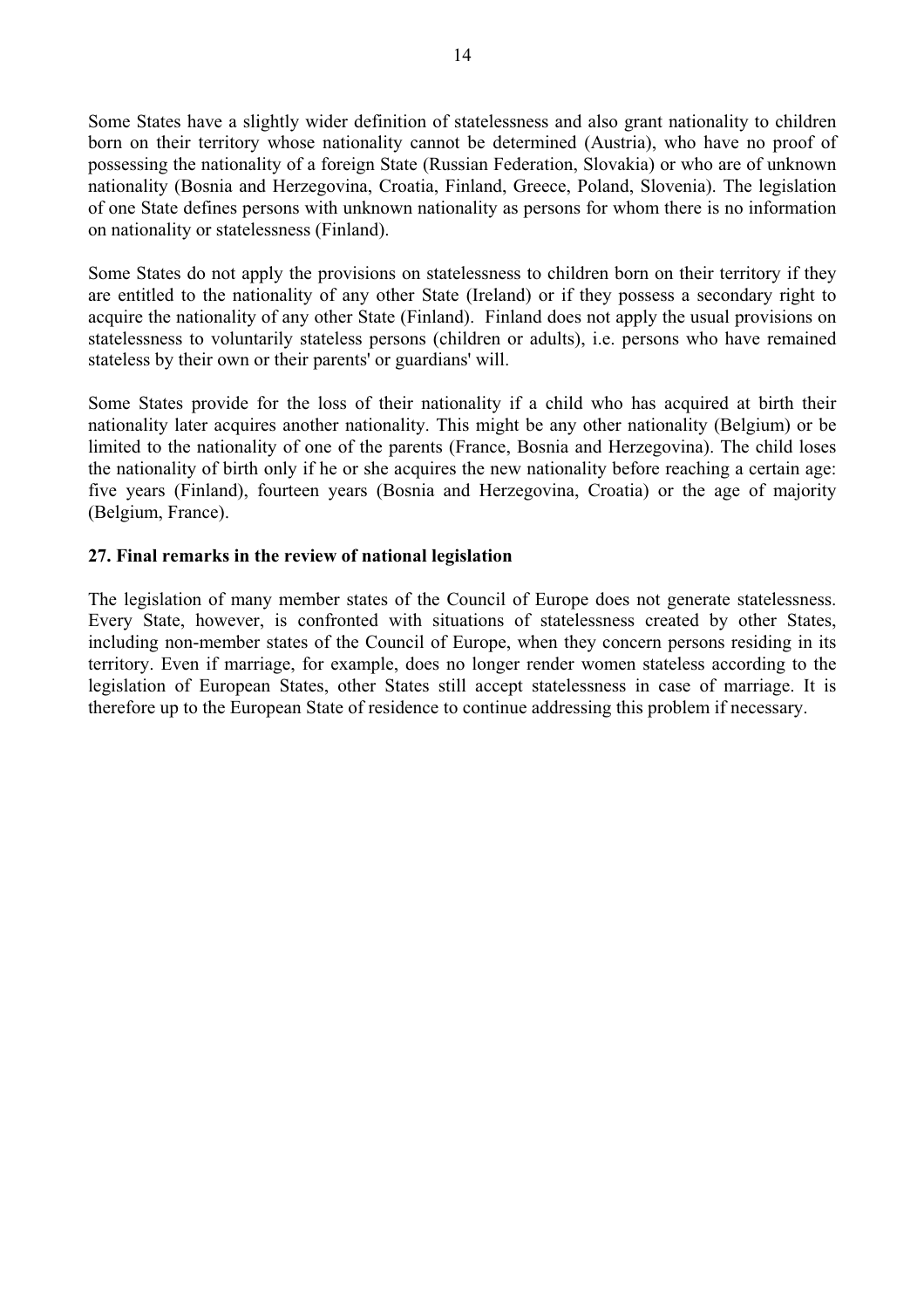### **CHAPTER III: GAPS IN COUNCIL OF EUROPE INSTRUMENTS AND NEED FOR HARMONIZATION**

#### **28. Preliminary remark**

This chapter will compare the national legislation of member states of the Council of Europe with the European Convention on Nationality, the Recommendation on statelessness and other relevant international instruments. It will point out the gaps existing in the Convention and the Recommendation.

#### **29. Statelessness in general**

#### *Gaps in the European Convention on Nationality*

The Convention mentions the general principle that statelessness shall be avoided (article 4, paragraph b). The legislation of some member states of the Council of Europe refers to this principle. However, the legislation of one State (Finland), while referring to the principle, has made it - by limiting it somewhat in scope - into a practically applicable rule. It provides that nationality law must not be applied if, consequently, a person were to become stateless. This is an excellent provision that may prevent cases of statelessness. If necessary, States could explicitly mention<br>justified exceptions (e.g. fraudulent acquisition of a nationality) to this rule. The absence of such a<br>detailed provision on *Gaps in the Recommendation on Statelessness*

The same reasoning applies to the Recommendation, which also refers to the principles of the Convention.

#### **30. Stateless children of nationals**

#### *Gaps in the European Convention on Nationality*

According to the European Convention, States may make exceptions with regard to the acquisition *ex lege* of their nationality by descent for children born abroad (article 6, paragraph 1 a). States can thus provide that children born abroad acquire their nationality not automatically but only by lodging an application. This provision of the Convention thus permits States to create statelessness by allowing them to refuse

statelessness for children of their nationals born abroad, permitting statelessness in such situations is equivalent to a gap in the Convention.

#### *Gaps in the Recommendation on Statelessness*

There is no gap in the recommendation, as it provides for the avoidance of statelessness for all children of nationals born abroad (article II. A. a).

#### **31. Foundlings**

As the legislation of all member states of the Council of Europe takes care of the situation of foundlings, there is no need for further harmonization.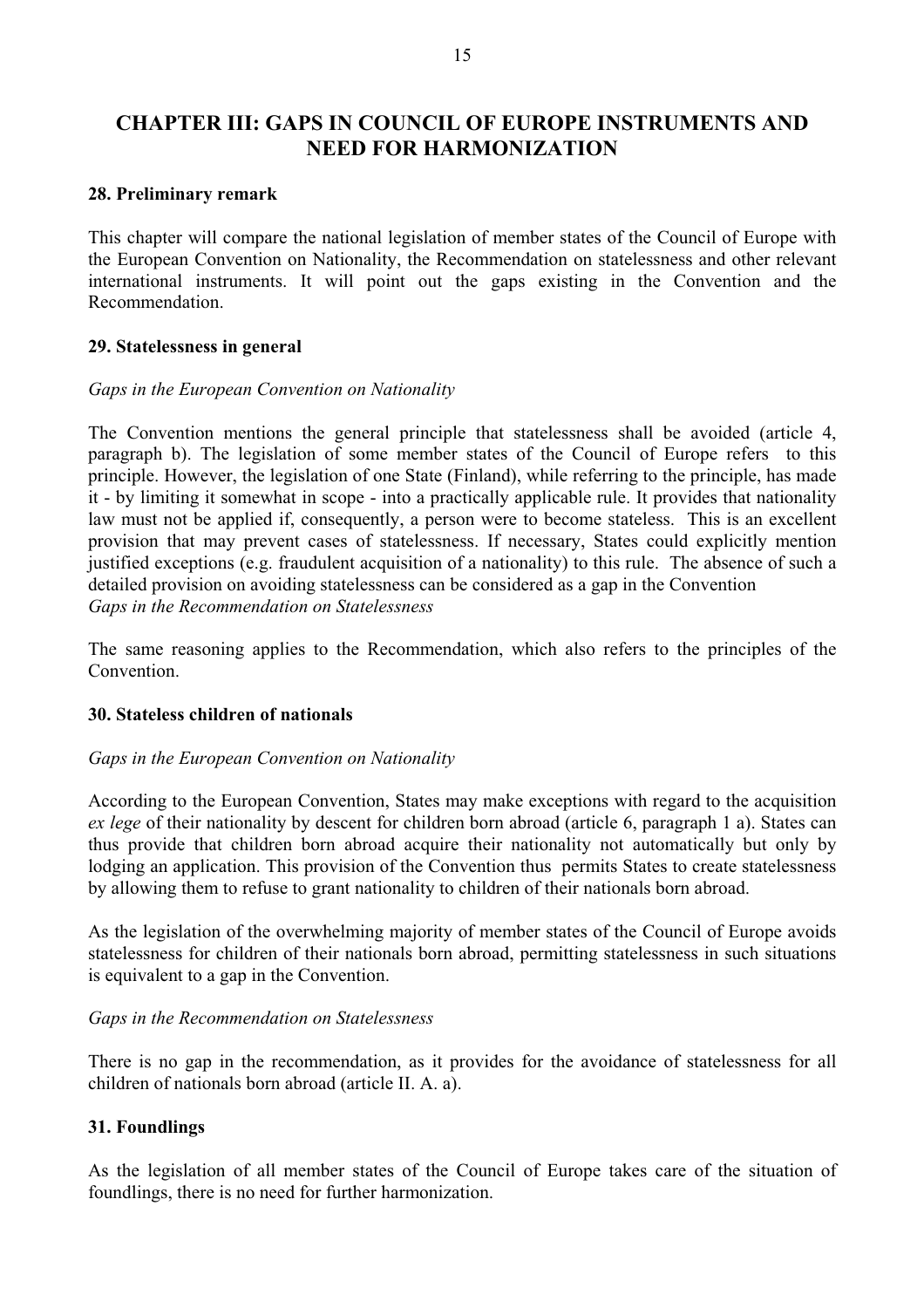#### **32. Stateless children born on the territory of a State**

#### *Gaps in the European Convention on Nationality*

According to the Convention, States are obliged to grant their nationality to children born on their<br>territory who would otherwise be stateless, either at birth *ex lege* or after a period not exceeding<br>five years if the c

nationality to stateless children with no other condition than birth on their territory, or with the only additional condition that the parents have legal residence in the State at the time of birth of the child.<br>Permittin acquires until a certain age another nationality. This study reaches therefore the conclusion that there is a gap in the Convention with regard to stateless children born on the territory of a State Party.

#### *Gaps in the Recommendation on statelessness*

There is no gap in the Recommendation, as it asks States to grant nationality to all stateless children born on their territory. It might be considered, however, that the Recommendation goes too far by not taking into account the attitude of States that grant their nationality to children when their parents have a minimal li

#### **33. Stateless children not born on the territory of the State where they reside**

#### *Gaps in the European Convention on Nationality*

The Convention contains no provision on the individual naturalisation of children. Thus, States are free to determine that only persons having reached the age of majority can apply for naturalisation.<br>Many member states of their parents) their nationality. This means that children who were stateless already at birth and did not acquire the nationality of the State of birth, or children who became stateless after birth, have often to wait until reaching the majority before they can apply for naturalisation in the State of residence. Such a long time of statelessness is not justified. They should be able to apply for naturalisation before reach regard to these children.

#### *Gaps in the Recommendation on statelessness*

There is the same gap in the Recommendation as in the Convention.

#### **34. Stateless adopted children**

#### *Gaps in the European Convention on Nationality*

The Convention provides that adoption of a child may not lead to statelessness (article 7 paragraph 1 g) and that States shall facilitate the acquisition of their nationality for children adopted by one of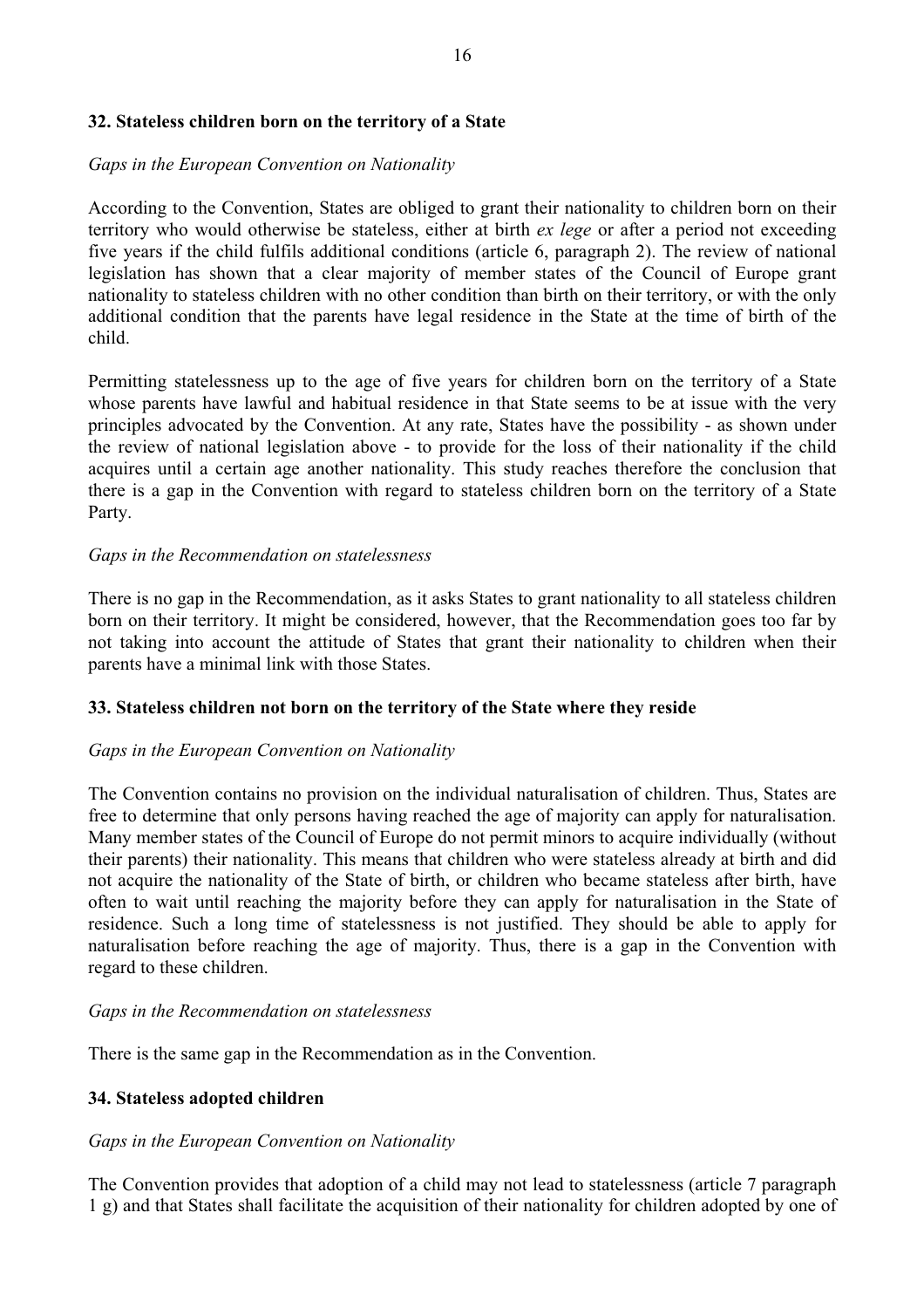its nationals (article 6 paragraph 4 d). As some States provide for the loss of their nationality in case of annulment of an adoption even if a child becomes stateless, there is a gap in the Convention with regard to such

#### *Gaps in the Recommendation on statelessness*

The same gap exists in the Recommendation.

#### **35. Stateless married women**

As the legislation of all member states of the Council of Europe prevents statelessness through marriage, there is no need for further harmonization.

#### **36. Facilitated naturalisation of stateless persons**

#### *Gaps in the European Convention on Nationality*

According to the Convention, States shall facilitate the acquisition of their nationality for stateless<br>persons (article 6 paragraph 4 f). The provision is very important for the reduction or statelessness.<br>However, it mig naturalisation. A number of States reduce the period of residence for naturalisation. The Recommendation on Statelessness adds other criteria (requiring simply an adequate knowledge of an official language; easily accessib reduced fees).

#### *Gaps in the Recommendation on statelessness*

The Recommendation has taken into account this gap in the Convention.

#### **37. Definition of residence for naturalisation**

#### *Gaps in the European Convention on Nationality*

A restrictive definition of residence for naturalisation may make it difficult, in particular for stateless persons, to acquire the nationality of the State of residence. For example requiring five years of permanent residence for naturalisation if permanent residence is granted only after several years of non-permanent residence may result in much more than five years of total residence. For this reason, the new Council of Europe Convention on Statelessness and State Succession refers to the term of "habitual residence" and defines it as a "stable factual residence". This definition should also apply in the European Convention on Nationality, at least with regard to the naturalisation of stateless persons.

#### *Gaps in the Recommendation on statelessness*

There is the same gap in the Recommendation as in the Convention.

#### **38. Renunciation of nationality resulting in stateless**

#### *Gaps in the European Convention on Nationality*

Statelessness can result from the release or the renunciation of a previous nationality without the subsequent acquisition of another nationality. No rule in the Convention obliges States to consider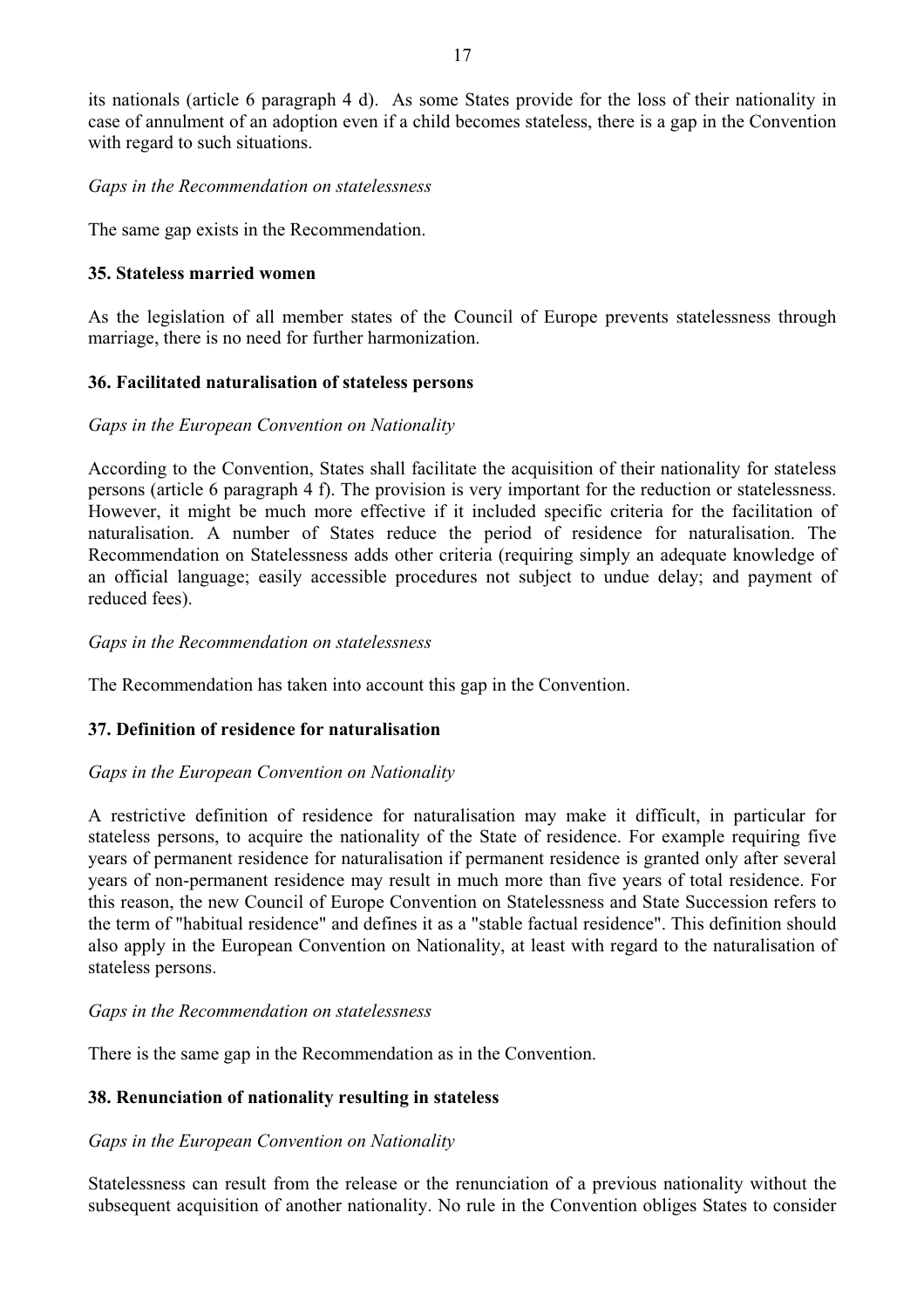release or renunciation of their nationality invalid if the applicant is unable to acquire another nationality and seeks therefore to retrieve his/her former nationality. There is a gap in the Convention in this respect.

#### *Gaps in the Recommendation on statelessness*

The Recommendation, however, takes into account this gap in the Convention and contains a provision avoiding statelessness in such cases.

#### **39. Loss of nationality for persons residing abroad resulting in statelessness**

#### *Gaps in the European Convention on Nationality*

Some member states of the Council of Europe still provide for the loss of their nationality for persons residing abroad who therefore might become stateless. As the Convention prohibits the creation of statelessness in such cases (article 7 paragraph 3), there is, in principle, no gap in the Convention. States, however, can make reservations with regard to this article (Article 29 paragraph 1). As only a small number of States accept statelessness for persons residing abroad, no reservation should be possible

*Gaps in the Recommendation on statelessness*

The Recommendation does not mention that the extensive possibility of making reservations in the Convention (Article 29, paragraph 1 of the Convention) could cause problems. Thus, there is also a gap in the Recommendation.

#### **40. Deprivation of nationality resulting in statelessness**

#### *Gaps in the European Convention on Nationality*

The great majority of member states of the Council of Europe do not authorize deprivation of nationality resulting in statelessness or only in cases of fraudulent acquisition of their nationality.<br>This is line with the rules of the Convention (Article 7 paragraph 3). Some member states, however, permit statelessne previous paragraph, member states, however, can make reservations to this important article of the Convention. Nowadays it is not understandable how the deprivation of nationality resulting in statelessness can be justified (with the exception of the fraudulent acquisition of a nationality). No reservation should therefore be possible with regard to this article.

#### *Gaps in the Recommendation on statelessness*

As mentioned in the previous paragraph, there is also a gap in the Recommendation.

#### **41. Definition of statelessness**

#### *Gaps in the European Convention on Nationality*

The European Convention does not define the term of statelessness. The legislation of most member States of the Council of Europe is based on the traditional definition according to which a person is stateless when he/she is not considered as a national by any State under the operation of its law.<br>Other States also treat persons whose nationality is unknown as stateless, i.e. persons who are unable to demonstrate that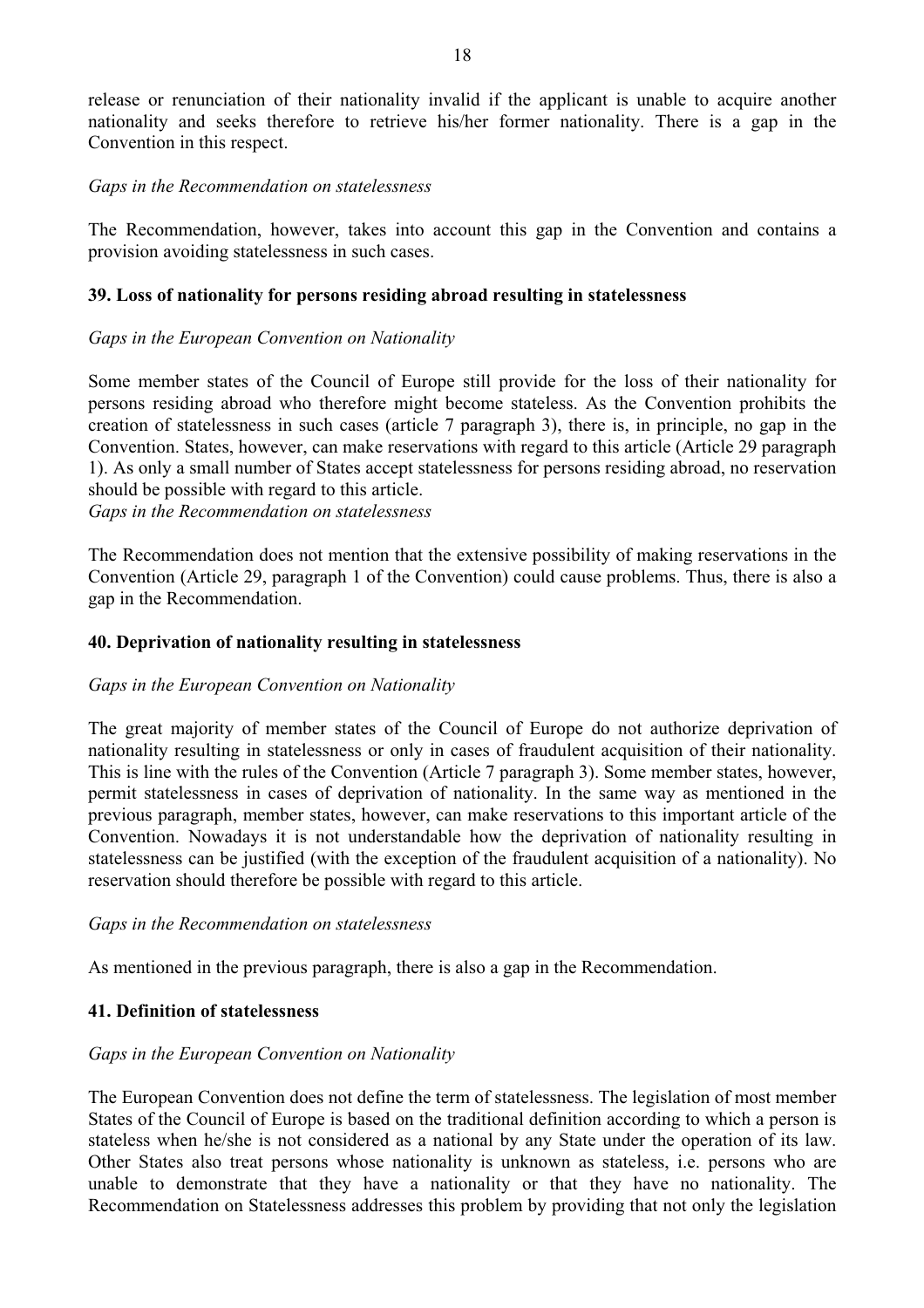of the States concerned but also their practice should be taken into account (Article I. f.). The new Convention on Statelessness and State Succession specifies in the same context that States should<br>not insist on their standard requirements of proof if statelessness is at stake (Article 8). Therefore, a<br>wider definition o

#### *Gaps in the Recommendation on statelessness*

As already mentioned, the Recommendation has taken into account the general idea of this problem.

#### **42. Further need for harmonization**

#### **a) Birth registration**

#### *Gaps in the European Convention on Nationality*

According to the International Covenant on Civil and Political Rights (Article 24) and the Convention on the Rights of the Child (Article 7), every child shall be registered immediately after birth. The registration of a Council of Europe provides for the birth registration of children. Nevertheless, a high number of children live in member states of the Council of Europe without birth registration because their<br>parents have no lawful residence in those States or because their nationality is undetermined. Often,<br>this is still a consequ statelessness would therefore be a useful contribution to the avoidance of statelessness. Thus, there is a gap in the Convention in this regard.

#### *Gaps in the Recommendation on statelessness*

There is the same gap in the Recommendation as in the Convention

#### **b) Deprivation of nationality acquired by fraudulent conduct**

#### *Gaps in the European Convention on Nationality*

The European Convention accepts statelessness in cases of deprivation of a nationality that has been acquired by fraudulent conduct, false information or concealment of relevant facts (Article 7 paragraph 1 b). If the former State of origin fights against dual nationality, an individual loses the previous nationality by acquisition of the new nationality. In cases of deprivation of the new nationality, the individual concerned becomes stateless. States should therefore ensure that deprivation of nationality rendering persons stateless takes place only if justified by the gravity of the circumstances. There i

#### *Gaps in the Recommendation on statelessness*

A special provision of the Recommendation addresses this problem (Article II. C. c.).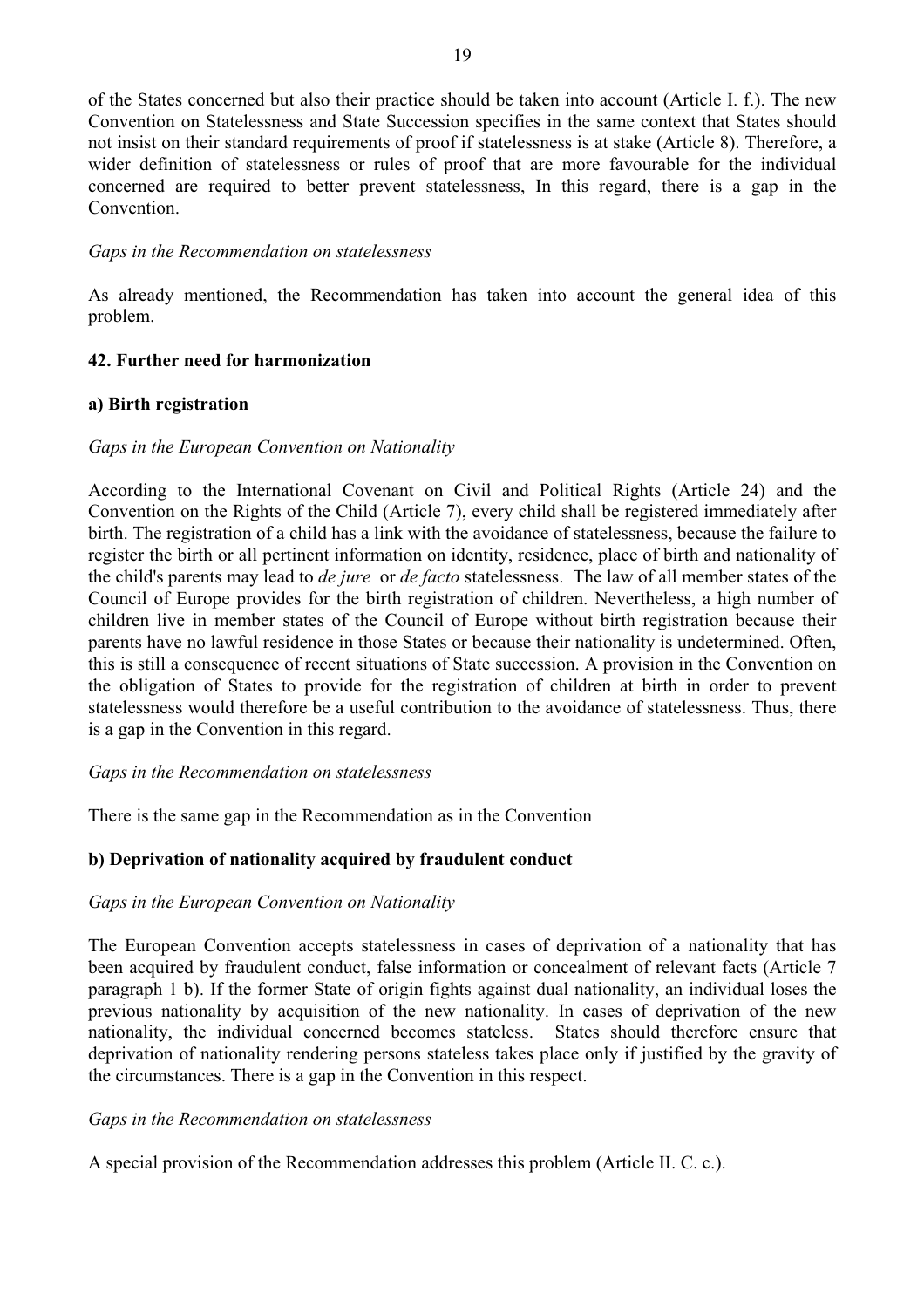#### **c)** *De facto* **statelessness**

#### *Gaps in the European Convention on Nationality*

According to the final act of the UN Convention on the Reduction of Statelessness, persons who are stateless *de facto* should as far as possible be treated as stateless *de jure* to enable them to acquire an effective nationality. *De facto* statelessness is related to the definition of statelessness and proof of statelessness. A provision that States shall, as far as possible, treat *de facto* stateless persons like *de jure* stateless persons should therefore be inserted in the preamble or the text of a new instrument.

#### *Gaps in the Recommendation on statelessness*

There is the same gap in the Recommendation as in the Convention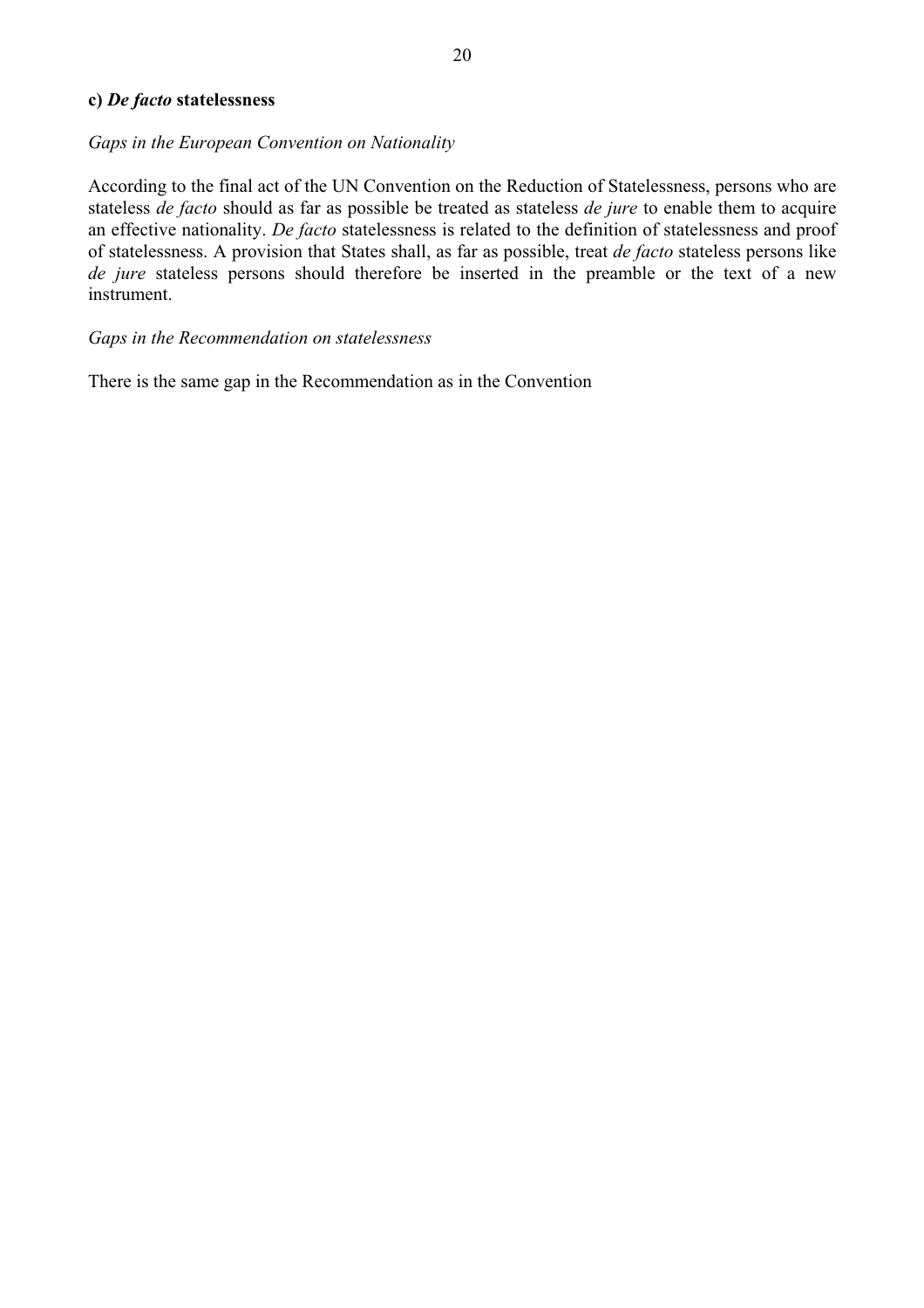#### **CHAPTER IV: CONCLUSIONS**

#### **43. Feasibility of a new international instrument on statelessness**

Since the entry into force of the European Convention on Nationality, member states of the Council<br>of Europe have made constant progress with regard to the prevention of statelessness. Many States<br>that did not accede to th Convention.<br>The Recommendation on Statelessness has filled a number of these gaps. It is, however, only a non-

binding instrument. Enacted in 1999, it has shown its pertinence for many years. It appears that the time has come to transform its provisions into a binding international instrument and to take into account at the same time gaps not yet covered by the Recommendation. The new instrument could be a protocol to the European Convention on Nationality.

#### **44. Contents of a new binding instrument of the Council of Europe with regard to statelessness**

The following possible rules deserve attentive consideration with regard to a new binding instrument of the Council of Europe:

- Statelessness in general: States shall be obliged not to apply their nationality laws if, consequently, persons were to become stateless.
- Birth registration: States shall be obliged to provide for the registration of children at birth in order to prevent statelessness.
- Stateless children of nationals:

States shall grant their nationality *ex lege* or on application to children, one of whose parents possesses, at the time or the birth of these children, their nationality. No exception with respect to children born abroad may be made.

- Stateless children born on the territory of a State: States shall grant at birth their nationality to children born on their territory who do not acquire at birth another nationality. States may only set the additional requirement that the parents of these children have legal habitual residence in their territory at the time of birth of the children.
- Stateless children not born on the territory of the State where they reside: Stateless children shall have the right to apply for naturalisation in the State of residence before reaching the age of majority.
- Stateless adopted children:

States shall not provide for the loss of their nationality in case of annulment of an adoption if a child would thereby become stateless.